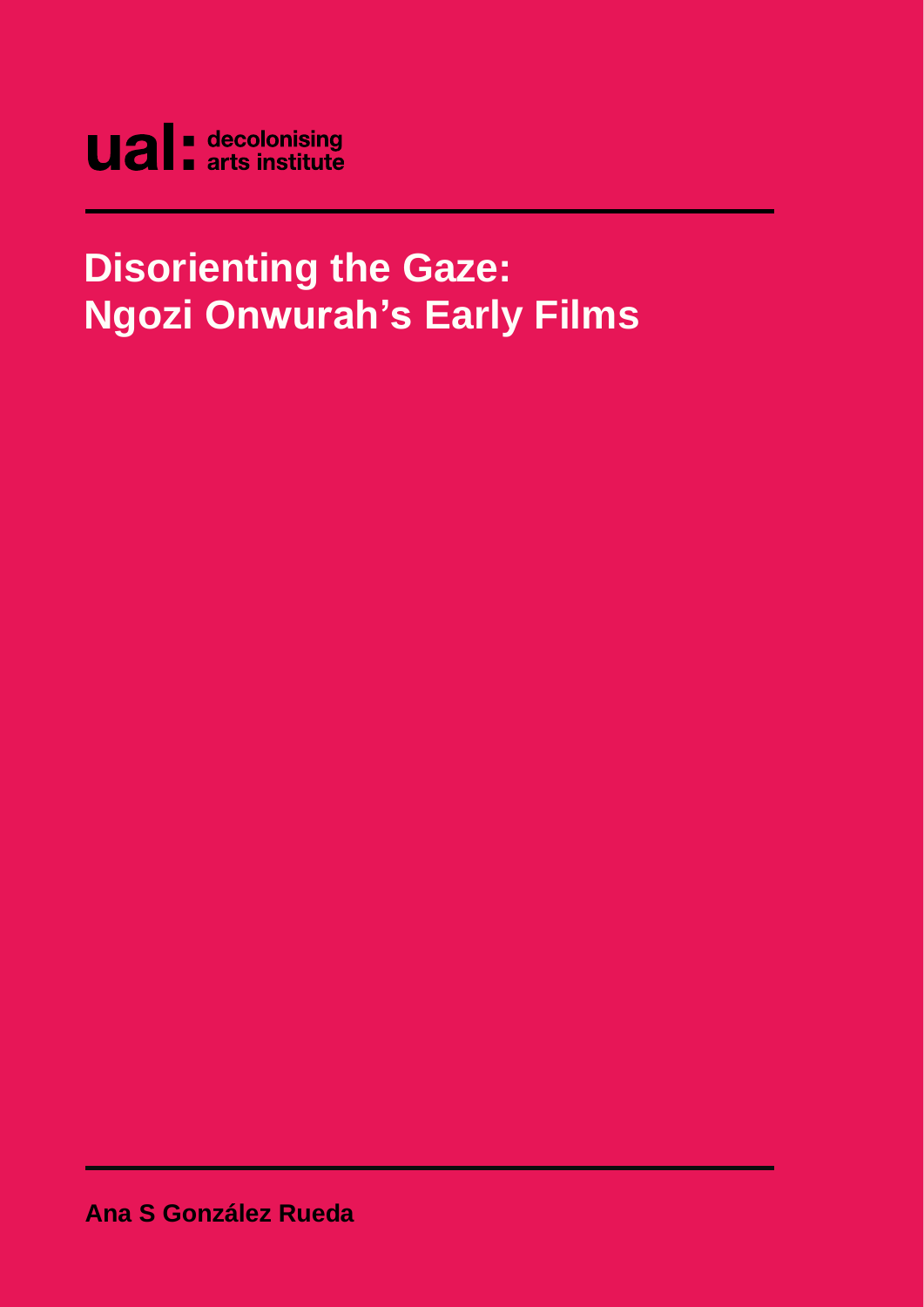## **Decolonising Archives**

Decolonising Archives is a programme at UAL developed by Decolonising Arts Institute in partnership with UAL Library, Archives and Special Collections. It sets out to explore institutional histories, memories and what it means to decolonise the university from within. We welcomed our first researchers in residence in January 2020: **Dr Elisa Adami, Dr Khairani Barokka, Dr Mohammad Namazi and Dr Ana Gonzalez Rueda**. Each of the researchers focus on a specific collection, aspect of a collection, or particular materials within the UAL Archives and Special Collections Centre and London College of Communication library; the Central Saint Martins Museum and Study Collection and the Special Collections at Chelsea College of Arts library.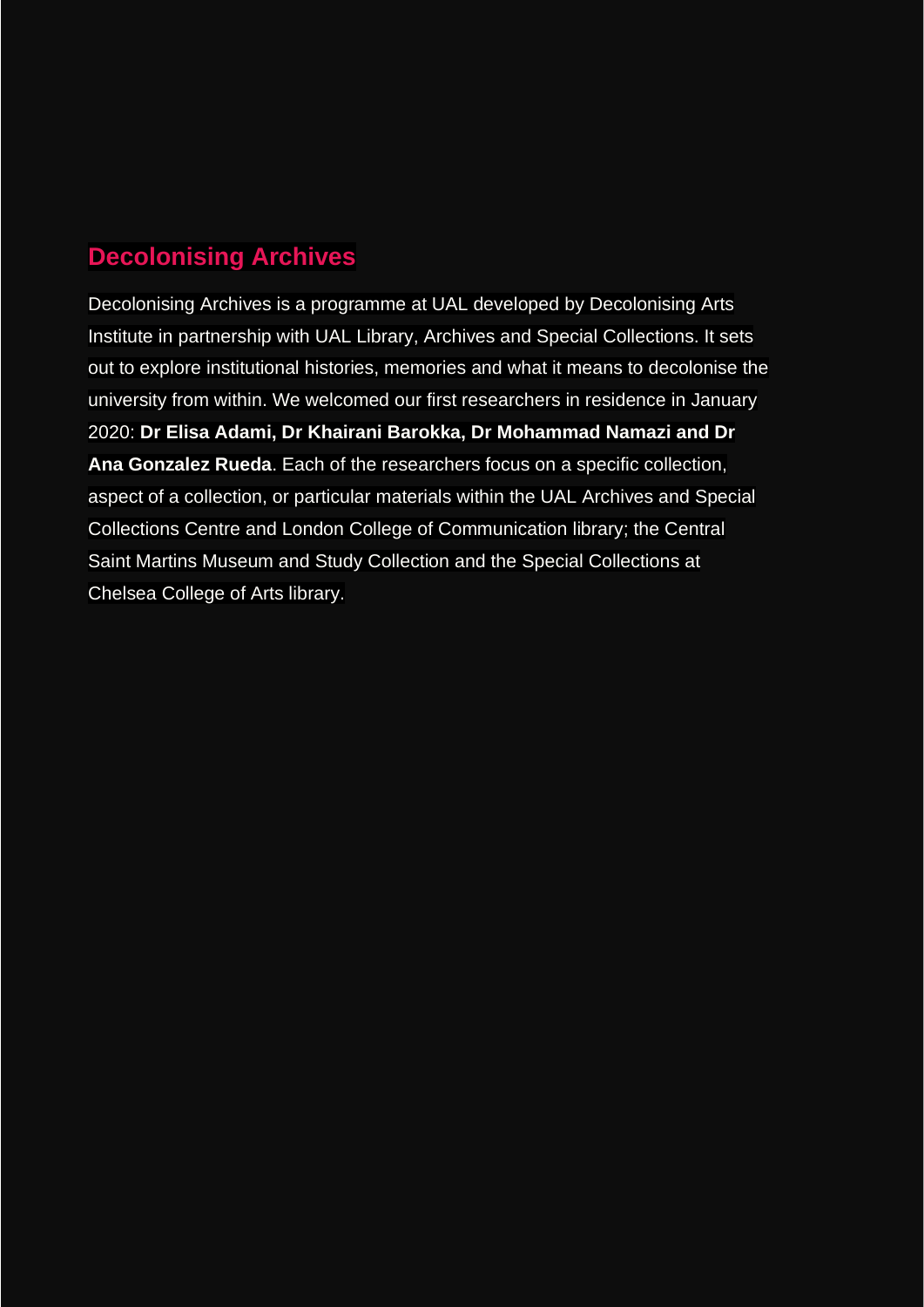#### **Introduction**

As I approached the idea of decolonising the archives at UAL, I was drawn to the 1980s, the so-called "critical decade". The Decolonising Archives research residency provided an opportunity to look into a generation of Black artists that challenged the Eurocentrism of British art schools and engaged with issues of identity and representation within the framework of emerging postcolonial theory[.1](#page-16-0) Artist Rasheed Araeen locates the Black arts movement in the "larger historical context of the global processes of decolonisation", that is, as part of the colonised struggle for liberation, but also the broader dismantling of Eurocentric racist assumptions and perceptions[.2](#page-16-1) This paper investigates the forms of control that modernity/coloniality exercises on knowledge, the senses, and perception[.3](#page-16-2) It concentrates on Ngozi Onwurah's early films: *The Body Beautiful* (1990)—held at Central Saint Martins' British Artists' Film and Video Collection—and her graduation film *Coffee Coloured Children* (1988)*.* Initially concerned with how the films complicate the dominant model of perception as a form of appropriation, my analysis concentrates on Onwurah's disorienting critical strategies[.4](#page-16-3)

The research's decolonial framework entails positioning myself as a white, Mexican, cis, heterosexual, able-bodied woman from an upper middle-class family, working at UAL. I came to the UK as a postgraduate student nine years ago and have been granted "leave to remain" as the spouse of an EU citizen. I cannot know the racist violence that Onwurah's films deal with, and I acknowledge the structural problem of the limited number of Black British scholars and art critics[.5](#page-16-4) I attempt not to resolve, but at least to address the conflict inherent to my approach to the subject. I have stayed close to the films' narrative and discussed critical points of my analysis with the artist. My theoretical framework draws from Black feminist perspectives, especially the writings of Audre Lorde and bell hooks, as well as from intersectionality, as expounded below.

This study engages with the current scholarly debate about the possibilities of decolonising art history, particularly regarding issues of interpretation. Jennifer Nelson, for instance, suggests that art history seems to colonise its objects by attaching meaning to them; 6 while for Kamini Vellodi, decolonisation presents an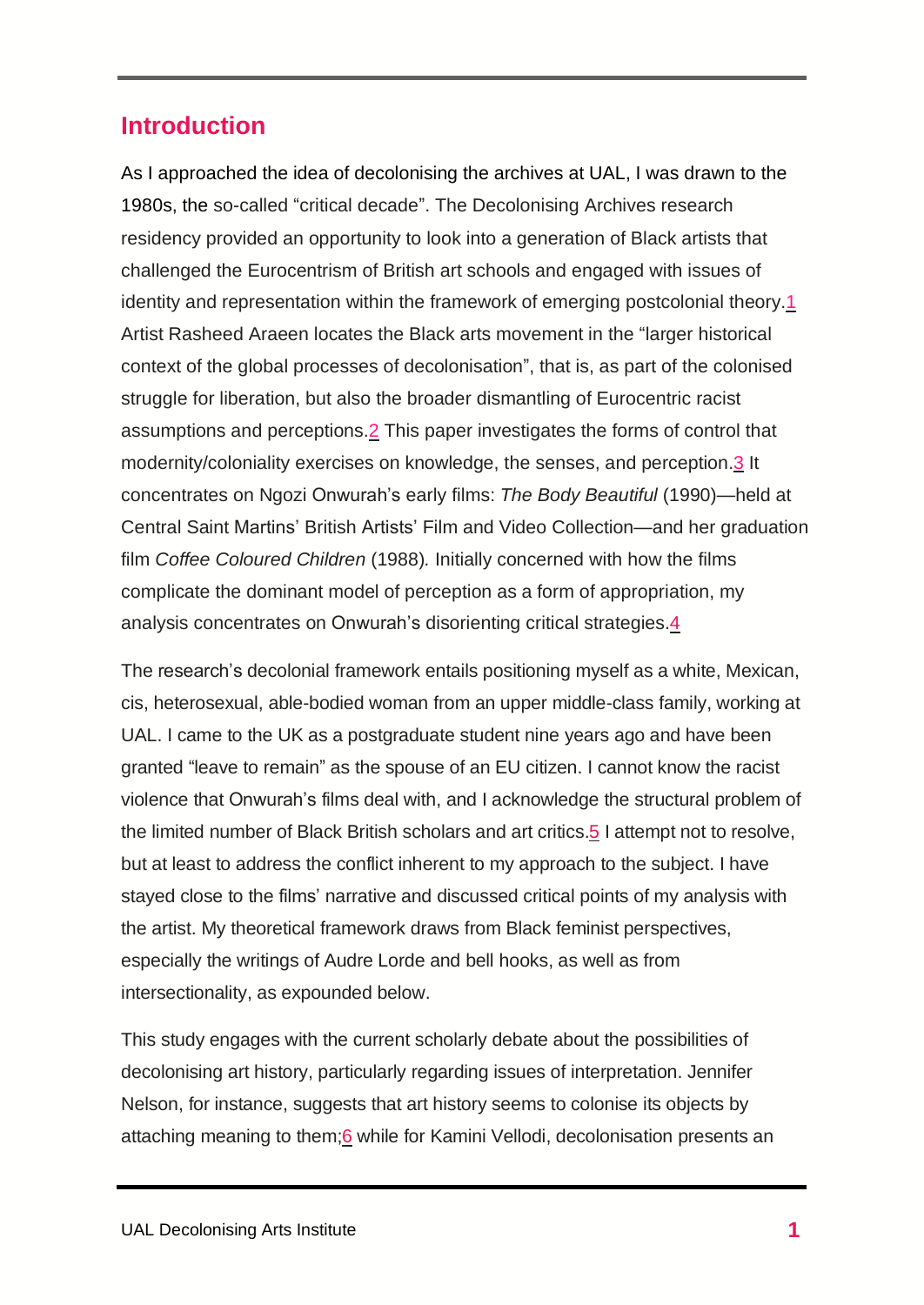opportunity to prioritise the "*passage of ideas,* in place of facts, certainty, specialist mastery, and the *settling of ideas"*[.7](#page-16-6) Feminist theorist Minna Salami stresses the need to reimagine knowledge by pointing to its white and male bias. She emphasises the need to move away from the modern, Europatriarchal understanding of knowledge as a quantifiable good to be controlled, possessed, and accumulated, with the ultimate aim "to rank, compete, and dominate"[.8](#page-16-7) In the context of art education, her conception of knowledge as a "living and breathing entity"—rather than a commodity—is urgently needed[.9](#page-16-8) I follow her thinking in treating knowledge as a "pliable", creative project. I am also inspired by bell hooks' transgressive approach to teaching based on ways of knowing that "go against the grain"[.10](#page-16-9) Her pedagogy acknowledges and values everyone's presence. It deconstructs the traditional understanding of the teacher being solely responsible for the classroom dynamics and creates excitement through collective effort. hooks insists on the inextricable link between theory and practice and stresses that we must connect theory with the lived realities and the world beyond academia. Considering "the with whom and what for of the project"[,11](#page-17-0) I organised a film and reading group that explored hooks' conception of conversation as a place of learning. In particular, she notes the polyphonic quality of conversation and the possibility of moving between the mundane and the profound[.12](#page-17-1) During our online meetings, we discussed *The Body Beautiful* and reflected on our identities, family histories, and some of the participants' experience of racism at different points of their lives (such as the threat of skinheads during the 1980s). Onwurah joined us for our third and last session; I have incorporated parts of our discussion throughout the text.

A decolonial approach to Black British art history must also re-insert empire as a fundamental category of analysis[.13](#page-17-2) As Celeste-Marie Bernier notes: "For a nation working explicitly to effect the subjugation and dehumanization of nonwhite bodies, cultures, histories, memories, and narratives, acts of appropriation, objectification, and commodification have remained the order of the day.["14](#page-17-3) In a paper concerned with "assembling the 1980s", cultural theorist Stuart Hall considered that we had not found ways of articulating the relationship between the work and the world, comparing their connection to that "between the dream and its materials in waking life"[.15](#page-17-4) More than ten years later, Bernier warns that we have still not developed an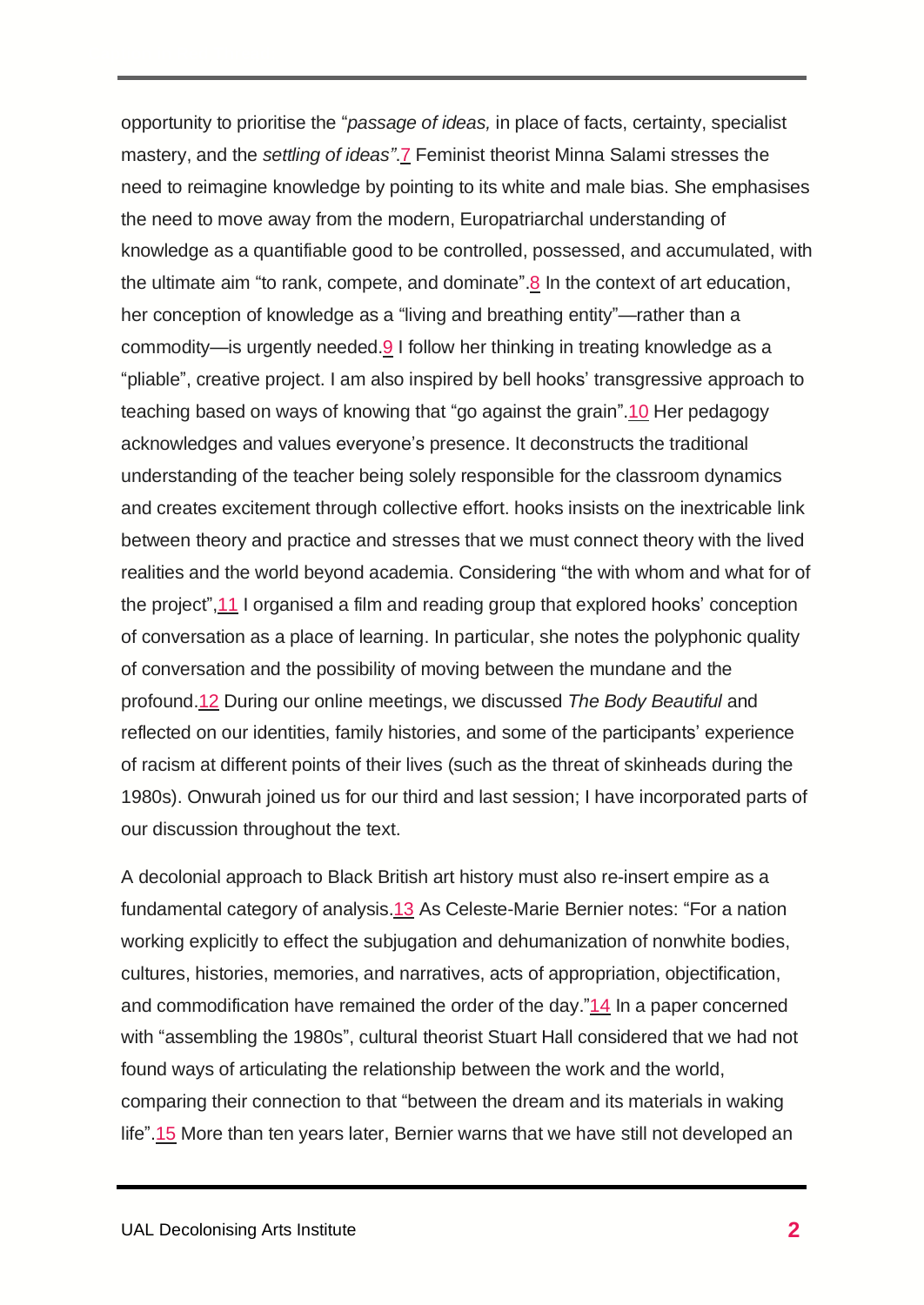alternative critical language that does justice to Black British artists experimentation with new visual vocabularies[.16](#page-17-5) This project follows her call for working imaginatively and developing alternative, malleable, and open-ended analytical frameworks.

My approach to Onwurah's films, particularly in the second section of this paper, is guided by political theorist Anna Carastathis' interpretation of intersectionality based on her close reading of the Black feminist legal scholar Kimberlé Williams Crenshaw's writings between 1989 and 1991. Rather than conceiving it as an additive theory of double or multiple oppression, Carastathis highlights the concept's challenges to ingrained, exclusionary cognitive and perceptual habits. She puts forward intersectionality as a "profoundly destabilising, productively disorienting provisional concept" [17](#page-17-6) that indicates "a point of departure, not the triumphant arrival of antiracist feminist theory"[.18](#page-17-7) Critics of intersectionality, such as the scholar and activist María Lugones, point to its reliance on and reproduction of fixed identity categories and question its ability to address the complexities of lived experience. Lugones stresses its failure to account for interstitial social locations and intermeshed oppressions[.19](#page-17-8) However, Carastathis understands intersectionality's "failure" as its function. She recognises that, while it engages with race and gender as separate categories, its ambition is to disrupt their divisibility at the level of cognition. Although intersectionality does not transcend the colonial/modern binary, in Carastathis view, it "anticipates", and "illuminates" the task of "impure resistance" and uncertain, risky, and tentative transformation[.20](#page-17-9)

The first section of this paper "Bodies" concentrates on *The Body Beautiful* and the film's reflection on illness drawing from feminist poet and activist Audre Lorde's account of her experience with breast cancer and mastectomy. I also delve into the film's depiction of the changing relationship between mother and daughter amidst a complex network of conflicting looks. The intersectional analysis presented in the second part of this paper "Times" addresses Onwurah's focus on her family's experience of racial tensions at the time. Adopting intersectionality as a "provisional concept" entails a specific temporality and a historical approach to the films, mindful of how the past keeps acting in the present and the work still to be done[.21](#page-17-10) In what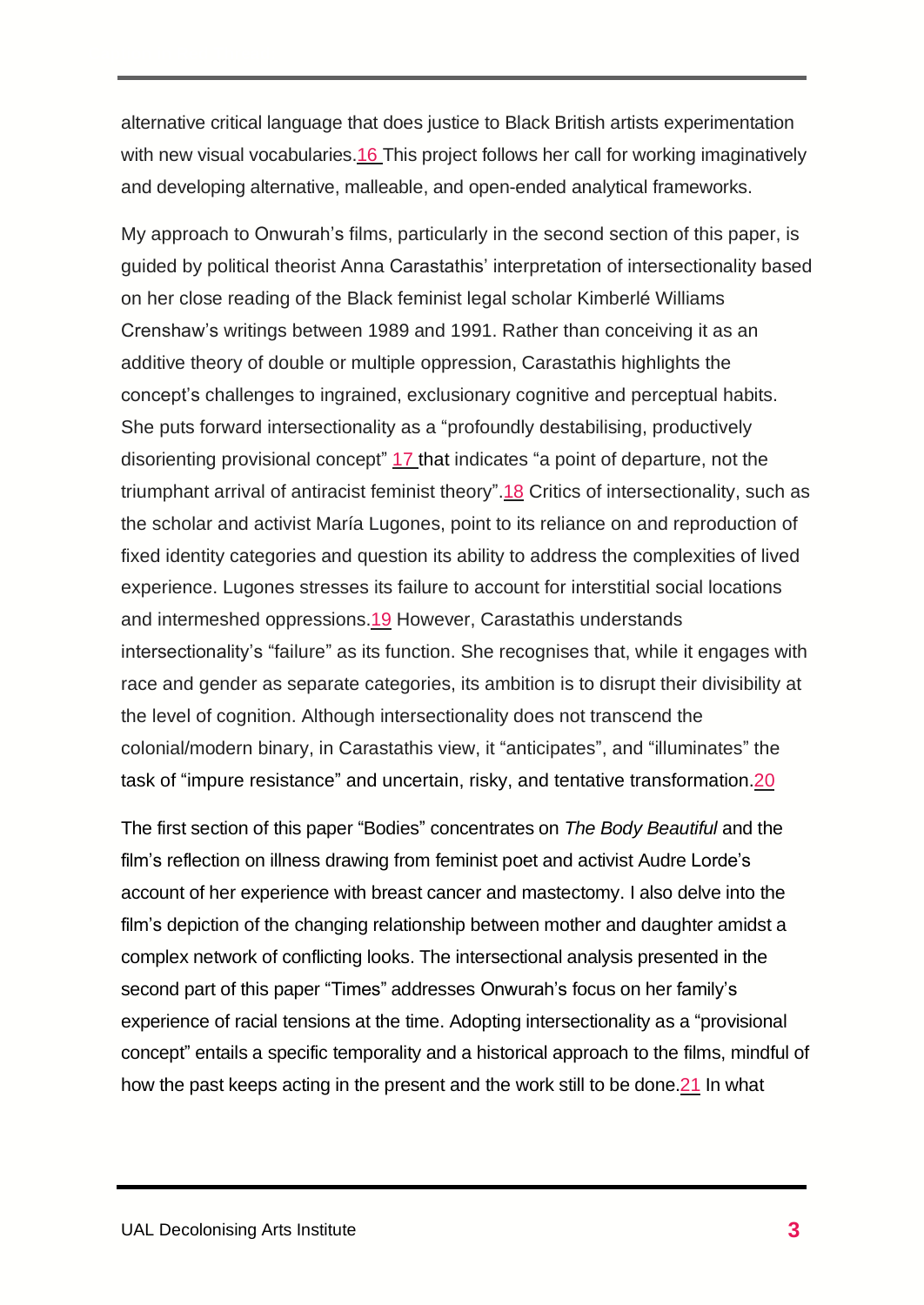follows, I refer to the artist by her last name and use her first name to write about the films' depiction of different points of her life.

#### **Bodies**

In the opening scene of *The Body Beautiful,* teenaged Ngozi storms upstairs running away from an argument with her mother. At the top of the stairs, she turns around and calls her mother a "tit-less cow" before slamming her bedroom's door behind her. In the next sequence, Ngozi appears as a young woman and lies in bed with her mother, Madge, embracing each other. The take is scarcely lit, but enough to show their bare bodies and Madge's mastectomy scar. A voice-over introduces their family history through Ngozi's point of view. Her mother was born in Newcastle upon Tyne in 1929, and her daughter describes her life as "unremarkable and uncomplicated". Madge married Ngozi's father, "a young Nigerian medical student" in 1957, and they went to live in Africa. However, the Nigerian Civil War started three years later, when Madge was pregnant. Ngozi's father sent them back to England without him and, as she says, "[they] would never live as a family again". For the most part, the voice-over alternates between Madge and Ngozi's narrative. Back in England, a younger Madge appears heavily pregnant and rocking anxiously on an armchair. At this point, the artist has inserted a male voice into the story:

> It is important for you to realise that you are far from being the first woman to face the prospect of losing a breast. So many breasts are surgically removed each week, that one hospital officer said: 'these days we do more mastectomies in this place than tonsillectomies'[.22](#page-17-11)

The dismissive tone of this medical advice contrasts with Madge's recollection:

For five months, they grew inside me, the cancer and the child; life and death fighting for possession of my body. Each day as they grew stronger, I must grow weaker. But I had felt the foetus move inside me; it had become my child, nothing and no one was going to harm it.

Madge speaks back to what Lorde described as a diminishing "imposed silence" about women's lives.<sup>23</sup> As a post-mastectomy woman, Lorde stressed the need for voicing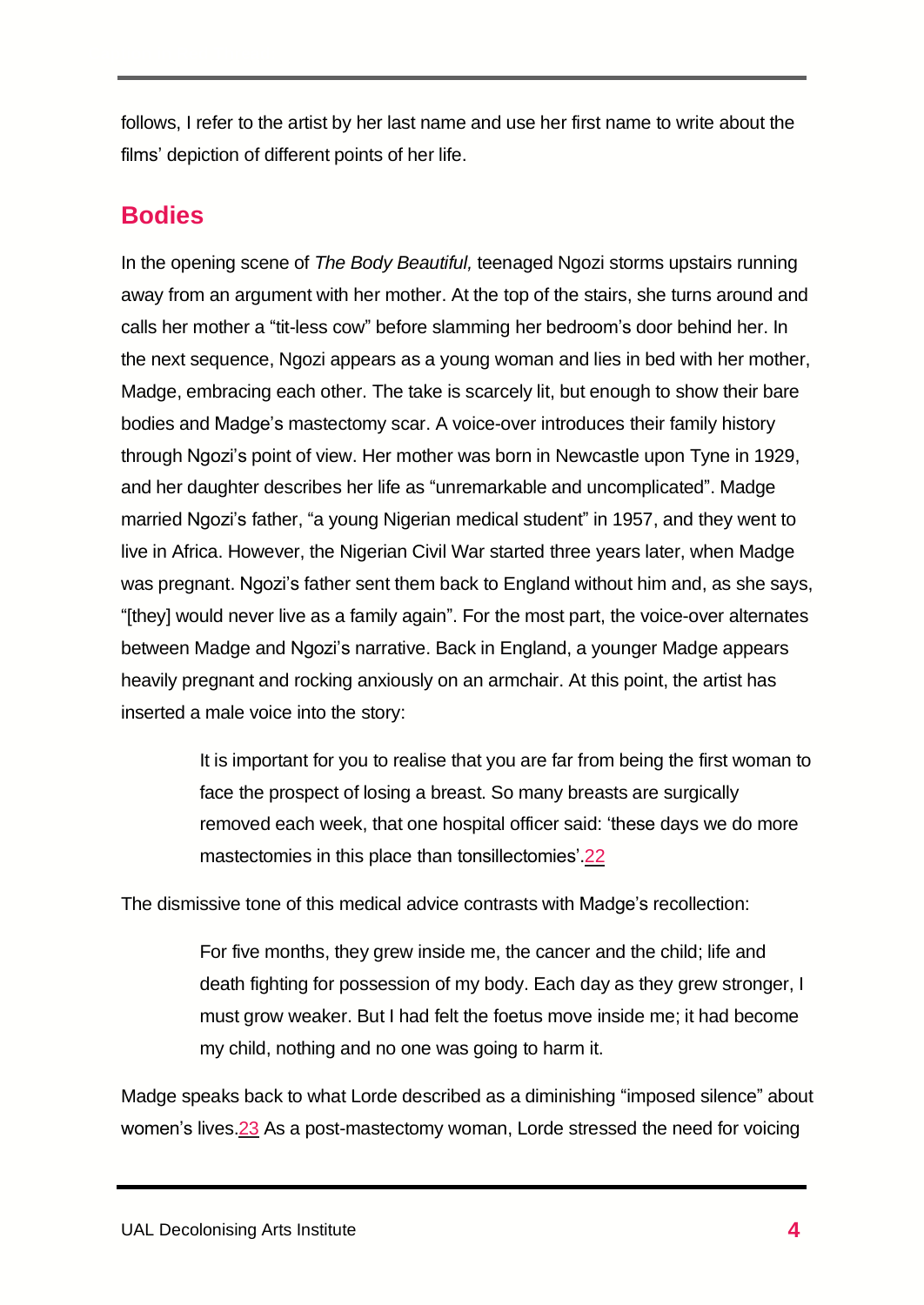and recognising survivors' feelings and experiences as she recounted her sadness, despair, mourning, and loss.

Ngozi recalls how her mother kept her illness and pain to herself. Madge's mastectomy took place only two days after giving birth. As a small girl wearing bows on her hair, Ngozi cries out for her mom as she is rushed into the operating room. In the following scene, Ngozi puts on a brave face to visit her at the hospital. The male voice returns with its recommendations:

> When packing your hospital requirements, include a few tiny safety pins, a needle, some thread, some of your husband's large white handkerchiefs and a pure silk scarf if you have one. This kit is to help you experiment with a temporary breast form so that you leave the hospital feeling at least partially compensated[.24](#page-18-1)

The narrator's normalising tone comes into conflict with the charged scenes between mother and daughter, accentuated by a blood IV drip that falls and smashes on the floor. Lorde underlined the devastating effects of the emphasis on "physical pretence at this crucial point in a woman's reclaiming of her self and her body image"[.25](#page-18-2) From Lorde's feminist perspective, this kind of advice directs women's energies to the past and prevents them from dealing with their present and future; it also reduces the mastectomy to a cosmetic procedure. Having experienced this insistence on the prosthesis after her surgery, Lorde observed how it confines women to a position of "secret insufficiency" in which their identities depend on their outer appearance[.26](#page-18-3) In her view, women are offered prosthesis in a similar way that children are offered candy after an injection. However, Lorde refused to hide her scars to become a more acceptable "victim". She refused to comply in order to appease a "woman-phobic world" and wrote from her desire to share her strength with others[.27](#page-18-4) In centring Madge's account of her illness, *The Body Beautiful* forcefully confronts the silence and invisibility surrounding breast cancer.

The film explores how mother and daughter feel about their bodies, how they look at each other, and how others look at them. More than reacting against dominant modes of spectatorship, it creates an alternative that immerses the viewer in a complex web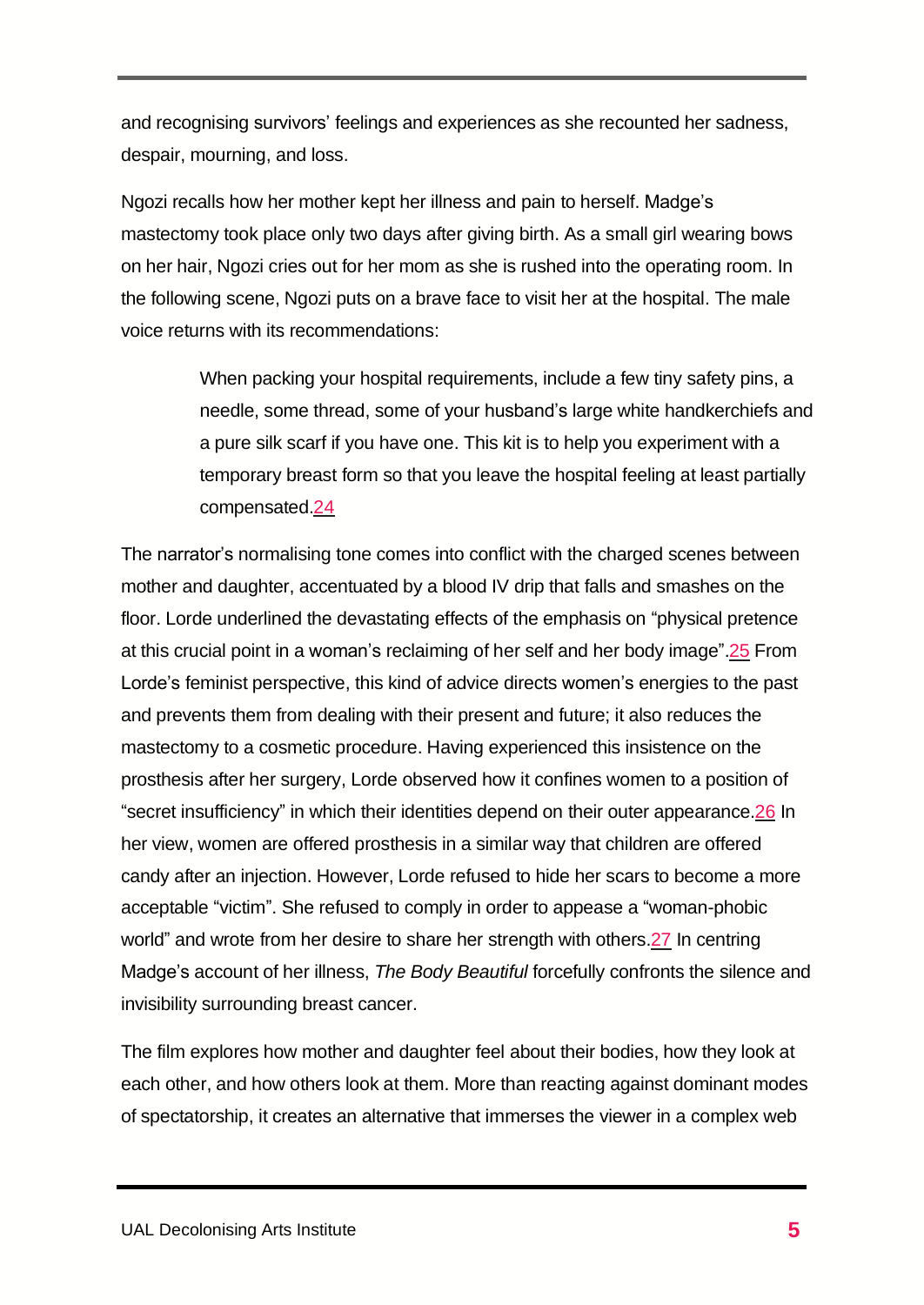of conflicting ways of looking. For example, Madge, who also had rheumatoid arthritis, notices a man in the park while she is watching her children play. However, she considers that men belong to her past and that her children shield her from rejection and pity. From Ngozi's perspective, her mother was a bit slower and needed more help than others. There is a playful and tender moment in which Ngozi's brother washes their mother's hair in the bathtub. This scene is juxtaposed with a professional fashion shoot in which teenager Ngozi is expertly posing with other models. In a second photoshoot set against a river, she looks striking in a red velvet dress as she follows the photographer's directions. Madge takes Ngozi's place in the camera's lens for an instant while she reflects that her model daughter had "joined that elite group of women, pencilled in by men, who defined a sliding scale of beauty that stops at women like me". The artist seeks to move away from Madge and Ngozi's internalised gaze and joins what feminist theorist and activist bell hooks describes as the "political struggle to push against the boundaries of the image"[.28](#page-18-5)

The tension between looks heightens during the scene in which Madge has reluctantly joined Ngozi at the sauna. Inside, Ngozi uncovers her chest and rubs oil on her skin while Madge looks nervously at the other women leaning against the wall with their breasts exposed. As Madge finally relaxes, her towel slips and reveals her scar, which the camera shows in close-up. At this point, Ngozi becomes painfully aware of the other women's alarmed, disturbed, and avoiding looks: "I was seventeen years old; I didn't have a clue". Through this realisation, the film questions objectifying social attitudes towards women and breast cancer. Onwurah remembers that as she started to see her mother as a woman, she realised that she was judging her in an ingrained and very reductive way[.29](#page-18-5) As Lorde argues: "Women have been programmed to view our bodies only in terms of how they look and feel to others, rather than how they feel to ourselves["30.](#page-18-6) During our group conversations, UAL PhD candidates Remi Rana Allen and Claudette Davis-Bonnick spoke of the need of an "armour" and putting on various "masks and faces" in different situations in daily life. In *The Body Beautiful,* the frontal shot of Madge's mastectomy scar challenges the dominant, restrictive, and superficial definition of beauty.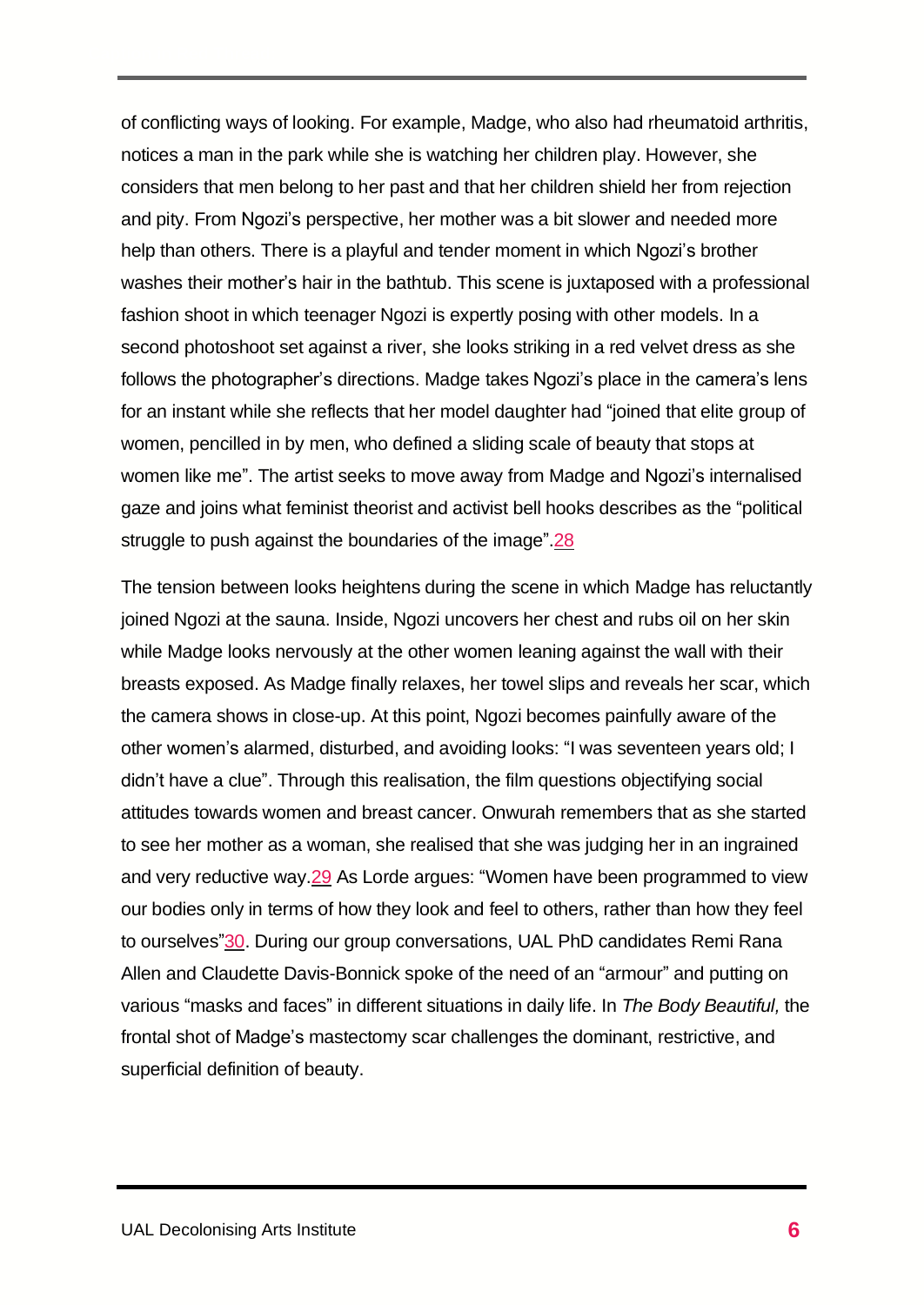Hooks argues that Black women have developed an "oppositional gaze", a way of looking "against the grain" to oppose gendered and racialised spectatorship. The film enacts this kind of "on guard" looking in which "cinematic visual delight is the pleasure of interrogation"[.31](#page-18-7) A group of men playing pool at the cafe banter and comment on a newspaper photo: "Look at the tits on this one!". Madge notices how this young black man looks and smiles provocatively at her daughter, a move that reminds her of the past. Ngozi glares at him. The scene turns into Madge's sexual fantasy where she stands naked with him, touching and kissing each other. She reclaims "the right to be desired for my body and not in spite of it". The camera concentrates on their touch as they gently stroke each other's bodies. The film alternates between Madge's dream set in draped, candle-lit scenery and Ngozi preparing for a photoshoot: a make-up artist highlights her breasts and applies ice on her nipples. The voice-over builds tension by bringing back memories from Madge's surgery and old arguments. The two scenarios converge when, in an angry and rebellious outburst, Ngozi forces the man's hand on her mother's scar screaming "touch her!" She has shifted from playfulness to outrage and finally, exhaustion.

The artist investigates these clashing looks even further as Ngozi looks at herself in the mirror and presses down her chest but cannot imagine what it would be like to have no breasts. *The Body Beautiful* insists on the political character of the gaze; as hooks asserts: "There is power in looking". 32 Admiring her daughter's body, Madge whispers: "This is our shared body, and this is our blood". Throughout the film, mother and daughter come to see and recognise each other as women. As Ngozi comes to lie down with Madge, she admits: "If she hadn't been my mother; if I hadn't loved her or known her incredible strength; if I hadn't come from inside that body that everyone wanted hidden away, then I too, would have turned away." Their final embrace, especially the concluding overhead shot, can be seen as what hooks calls a "transgressive image" that transcends dualistic thinking and works as the starting point towards other ways of looking[.33](#page-18-9) This time in broad daylight, Ngozi rests her head on Madge's shoulder, her arm and leg enfold her mother. With this frame, the artist declares her inseparability from her mother; their transformed gaze has brought them together. For the artist, there is honesty in that final, loving embrace: "They see each other as they are and are dealing with the world as it is, [while everything else] racism,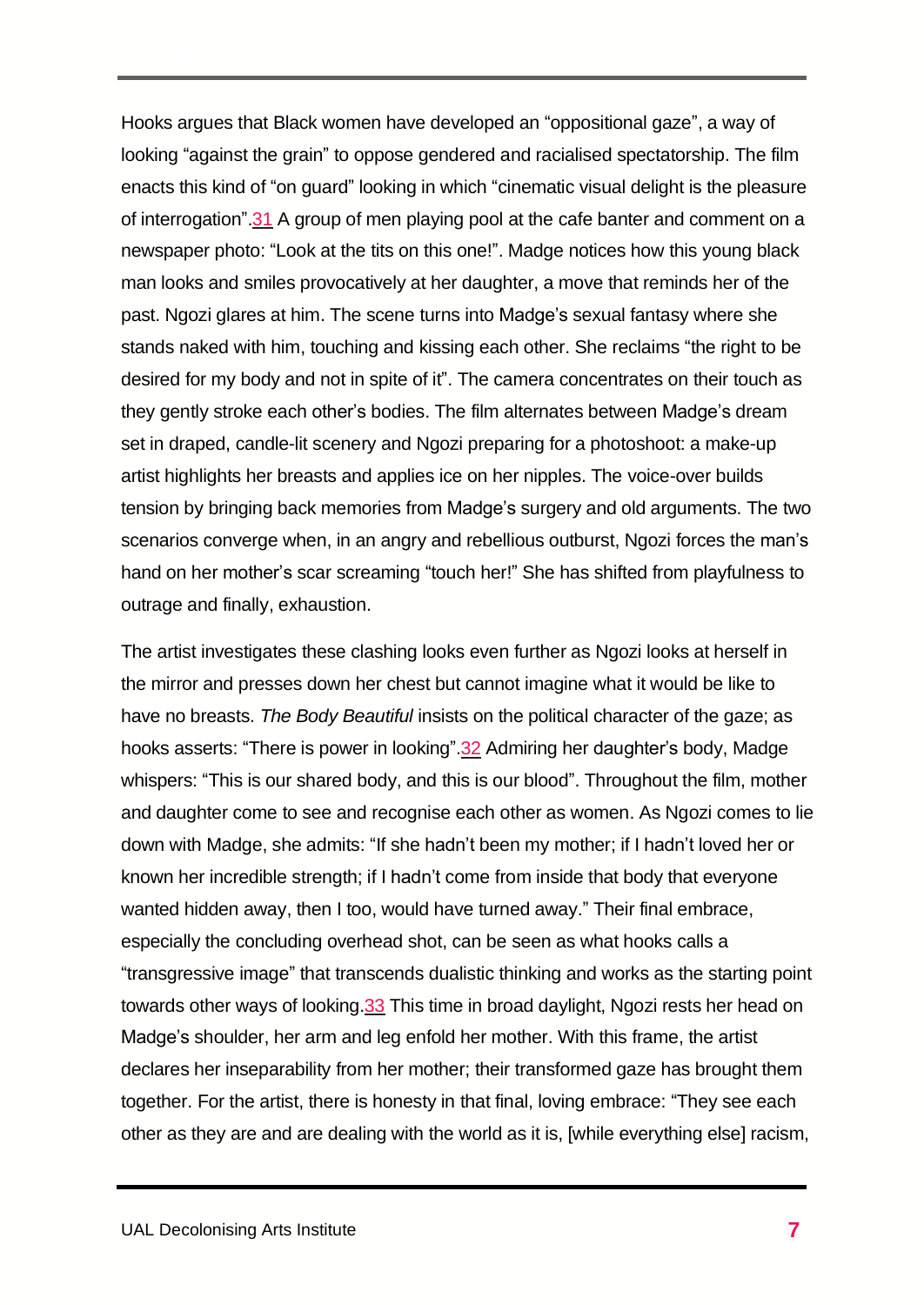sexism, ageism [is still] acknowledged"[.34](#page-18-10) The film speaks to mothers and daughters and their complicated, changeable relationships; it speaks to women who refuse to be silenced, infantilised or objectified and that struggle to recognise the strength and beauty of their bodies.

# **Times**

Hip-hop artist and activist Akala has described the film's preceding decade, the 1980s, "as the most tumultuous […] of Britain's domestic racial history"[.35](#page-18-11) His account starts with the 1981 New Cross fire and suspected racist arson attack, in which thirteen people died, and which led to a 20,000 black people demonstration. He notes how upheavals such as the 1984–85 miners' strikes and anti-apartheid resistance marked the decade. In 1981, the Brixton riots were provoked by the sus laws, which allowed making arrests based on the suspicion that people intended to commit a crime, as well as by Swamp 81, the racialised mass stop-and-search police operation. Akala recounts the police shooting and paralysing of Cherry Groce and the subsequent Brixton fires in 1985 and, only a week later, the death of Cynthia Jarret after a police raid, which caused the Broadwater Farm riots. Akala stresses that the 1980s uprisings and disturbances were widespread across the country. In his examination of Black British history, David Olusoga reflects that at the time, "'black' meant 'other', and 'black' was unquestionably the opposite of British. The phrase 'Black British' [...] spoke of an impossible duality".<sup>36</sup> Olusoga observes, for instance, that in the 1970s and 1980s, the politics of hate drove discussion among mainstream politicians about voluntary repatriation programmes aimed at non-white immigrants. Academic Maya Goodfellow notes that Margaret Thatcher's government reinforced an existing system of restrictive immigration policies[.37](#page-18-13) According to Goodfellow, in the 1980s, the media constructed people of colour and especially black people as "the enemy within"[.38](#page-18-14) Her study concludes that Thatcher's strict border regime was the result of imperial legacies and political hostility enacted by both Labour and Conservative governments for decades. In her early films, Onwurah chose to concentrate on how her family lived through these turbulent times.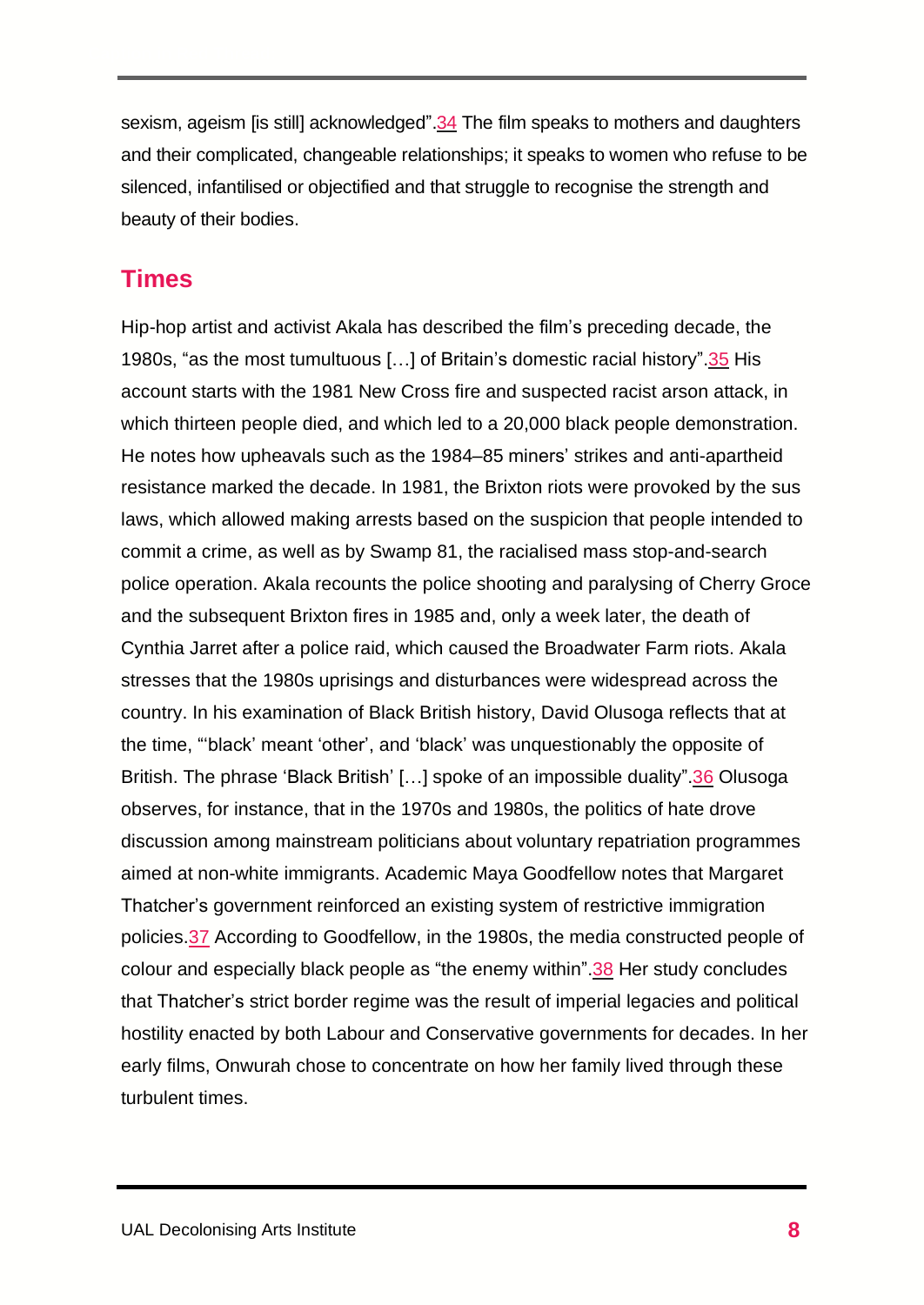Like *The Body Beautiful,* Onwurah's previous film *Coffee Coloured Children*, deals with the artist's need to reclaim a sense of belonging to her mother. In this earlier work, she remembers that her mother would not let them help her clean the dog shit that racists smeared on their front door and shoved through their letterbox. Going through a series of family and school photos, Onwurah recounts that they felt strange as the first and only black children in the area. In this case, her brother Simon co-narrates, reflecting that "no one believed she was our mother and sometimes, I thought maybe she wasn't". For Onwurah, the process of making the film involved talking to her brother and realising that they had experienced many similar things that had remained unspoken as they tried to make sense of a world that didn't make any[.39](#page-18-14) The film shows Simon, both as a child and as an adult, strenuously scrubbing his skin with scouring powder in the bathtub, as he explains: "To make my skin go white, make the black go away. It was the only way I could think of to make her become my mother." Throughout the film, the siblings deal with guilt and self-hatred. In Simon's words: "From the day we returned from Nigeria, we spent the remainder of our childhood, first scrubbing, then apologising, then fighting for our skin. It made me strong, but not strong enough." As a little girl wanting to become a princess, Ngozi dresses up, she applies thick layers of white powder on her face and puts on bright lipstick and a blonde wig. She twirls around hoping to magically become white while children's voices chant racist nursery rhymes. By applying Vim and Domestos to her face or (as shown in close-up) harshly brushing the powders into his skin, the children strive to become white like their mother. *Coffee Coloured Children* deals with what media and cultural theorist Maxime Cervulle describes as the "polarisation of the visible", in which white operates as the "hyper(in)visible" norm that Ngozi and Simon stand out from. 40 Delving into their experience of racism, the film refutes white hegemony's invisibility. For Cervulle, the "polarisation of the visible […] also involves analysing the distribution of the positions of subject and object of the gaze: Who has the right to look, at whom, and how? Who has the right to say what they see and how they see it?["41](#page-19-1) These questions are crucial to think about, for instance, another child asking Simon: "How come you're brown if you've got a white ma?"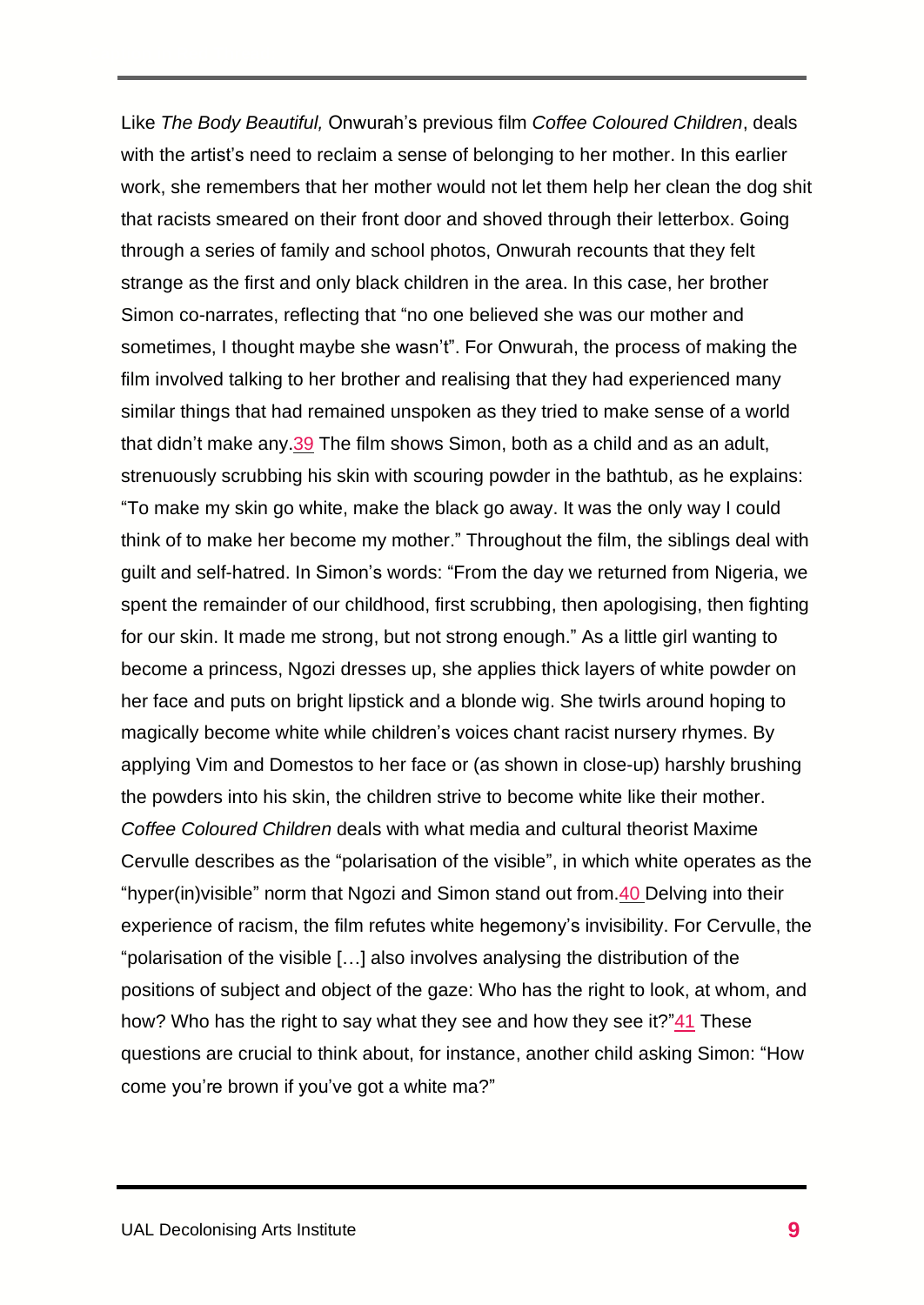As a disorienting, provisional concept, intersectionality indicates the lack of adequate concepts to address the lived experience of simultaneous forms of oppression. It reminds us that the task of articulating interconnections between different struggles still lies ahead[.42](#page-19-2) Onwurah describes her relationship with feminism as "complicated and convoluted"; on several occasions, she has felt that she had to "to give up her blackness", or that she was "not woman enough" to be in a female space[.43](#page-19-3) According to Carastathis' interpretation, intersectionality "reveals the inadequacies of categories of discrimination—as well as of struggle constructed using the logics of mutual exclusion"[.44](#page-19-4) She conceptualises coalitions constituted by differences and internal and external power dynamics, as the basis of political alliances across identities.

Onwurah's choice to focus on her family is significant in the sense of working through their trauma. During a conversation with director and screenwriter Jill Soloway at The New School in New York, hooks talked about who we are in relation to traumatic experiences and comments that the idea that "the personal is political" did not address this question profoundly enough[.45](#page-19-5) hooks considers critical thinking and awareness as a way of "mapping out ways to survive". She also reflects on recovery, the generational continuation of trauma, and how "childhood scripts" have played out in her life. In *Coffee Coloured Children,* Ngozi and Simon constantly wonder whether they live in a "melting pot or incinerator". Darkened in grainy blue, the scenes in which as adults, Simon keeps scrubbing and Ngozi keeps spinning, suggest how these childhood memories kept reappearing in their lives. But then, Ngozi removes her costume in front of the mirror saying: "Domestos wouldn't clean my skin because my skin wasn't dirty. The real dirt I washed away. It took a while; it took a childhood." Simon lets the powder dissolve in the bathtub; he washes off his self-hate in the sea as she does in the shower and a cascade. As a way of "exorcising the pain", the siblings build a fire to burn the scouring powders and the white tulle dress. Onwurah mentioned that this "cathartic" moment had not been initially planned[.46](#page-19-6) Ngozi throws in her wig; the little girl also throws it away. Speaking to herself as a child and to her unborn daughter, she vows: "I will not give my child to a world that does not deserve her." During our conversation, she observed that "being biracial, you are waiting for the world to be the way it should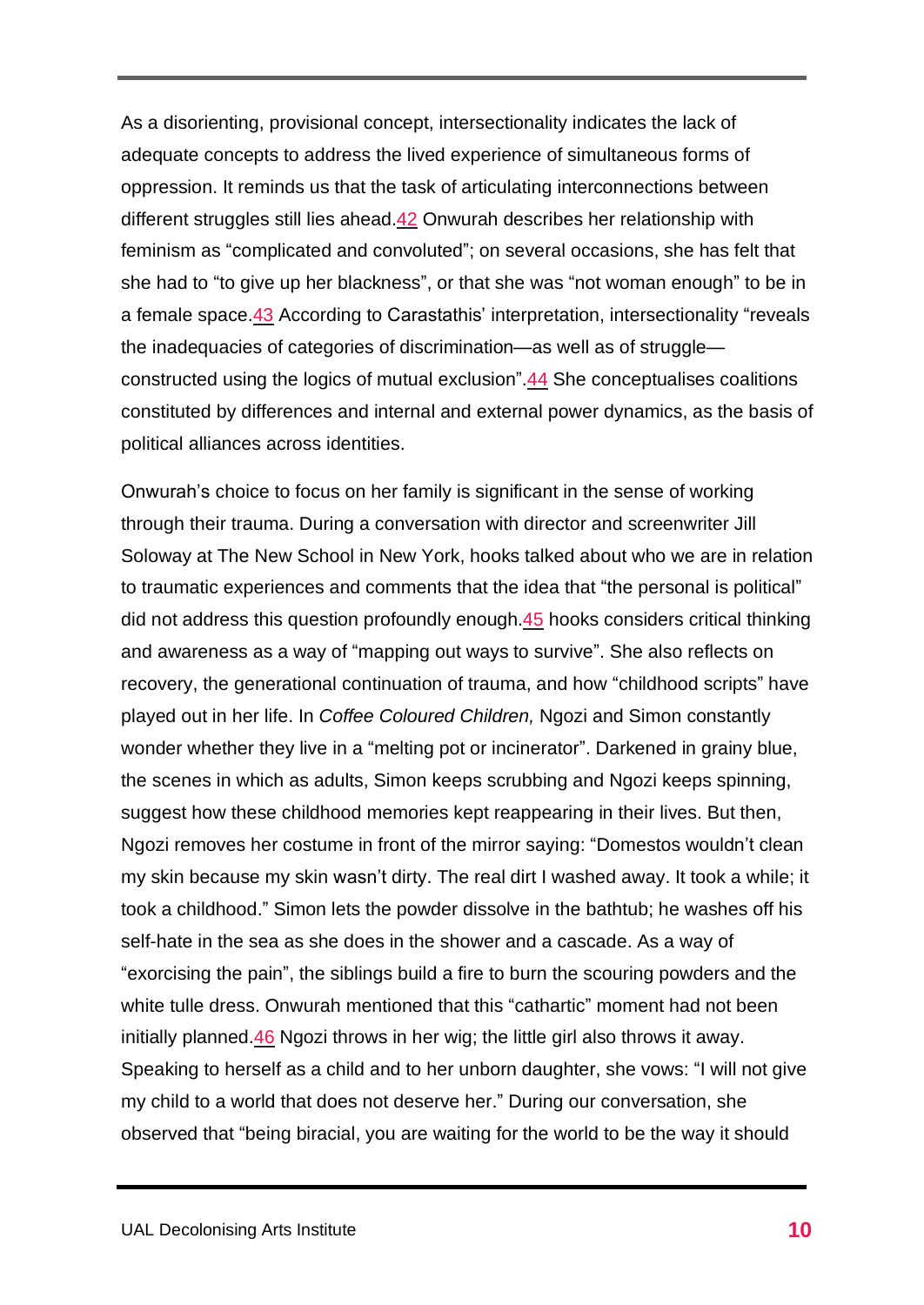be in order to be your full person"[.47](#page-19-7) hooks urges us to think not of the "female gaze", but the "visionary female gaze"[.48](#page-19-8) In this sense, Onwurah's films look into the future; she has made visible her mother's one-breasted body, secured the inextricable bond between them, and imagined a world that would deserve her own daughter. Her work is liberating in actively rewriting her family's story and telling not only what happened, but how she wanted things to be.

Developing a framework of analysis of Black Atlantic artists' work, art historian and critic Kobena Mercer emphasises the need to move away from the pervading "dehistoricized way of seeing" that often concentrates on the issue of black artists' visibility in the international art world[.49](#page-19-8) Instead, he investigates the aesthetic and political significance of these practices and examines what they do as they become part of public life. Mercer considers the late twentieth-century breakthrough of black diaspora artists as an epic rupture and an epistemological turning point. He highlights that, beyond the question of black access to artistic and cultural resources, the critique of race and representation during the 1980s started to destabilise binary thinking and opened ways of understanding cross-cultural artistic practices. Mercer is mainly interested in the "arresting [quality of art] that eludes comprehension, [and underlines] art's ability to undo our habits of seeing, thinking, and feeling"[.50](#page-19-9) In *The Body Beautiful,* Onwurah makes use of this disorienting ambiguity shifting between her mother's older, "muted" body and her teenager self, working as a professional model. Ngozi confidently shares the runway with other black and white models, showcasing the latest fashion trends. In the context of "multicultural normalization" and the "decoupling of political empowerment and cultural visibility", the modelling sequence alludes to the marketisation of cultural difference. Mercer addresses the problem of hypervisibility or hyperblackness in mainstream media, which, far from tackling social injustice, obscured increased inequalities. As a black diaspora artist, Onwurah inhabits the contradictions of postimperial Britain. Ngozi's modelling, in particular, places her at the crux of the growing visibility of black culture and persistent systemic racism.

In "New Ethnicities", Stuart Hall examined black cultural politics and filmmakers' strategies at the time[.51](#page-19-10) He identified a shift from "the struggle over the relations of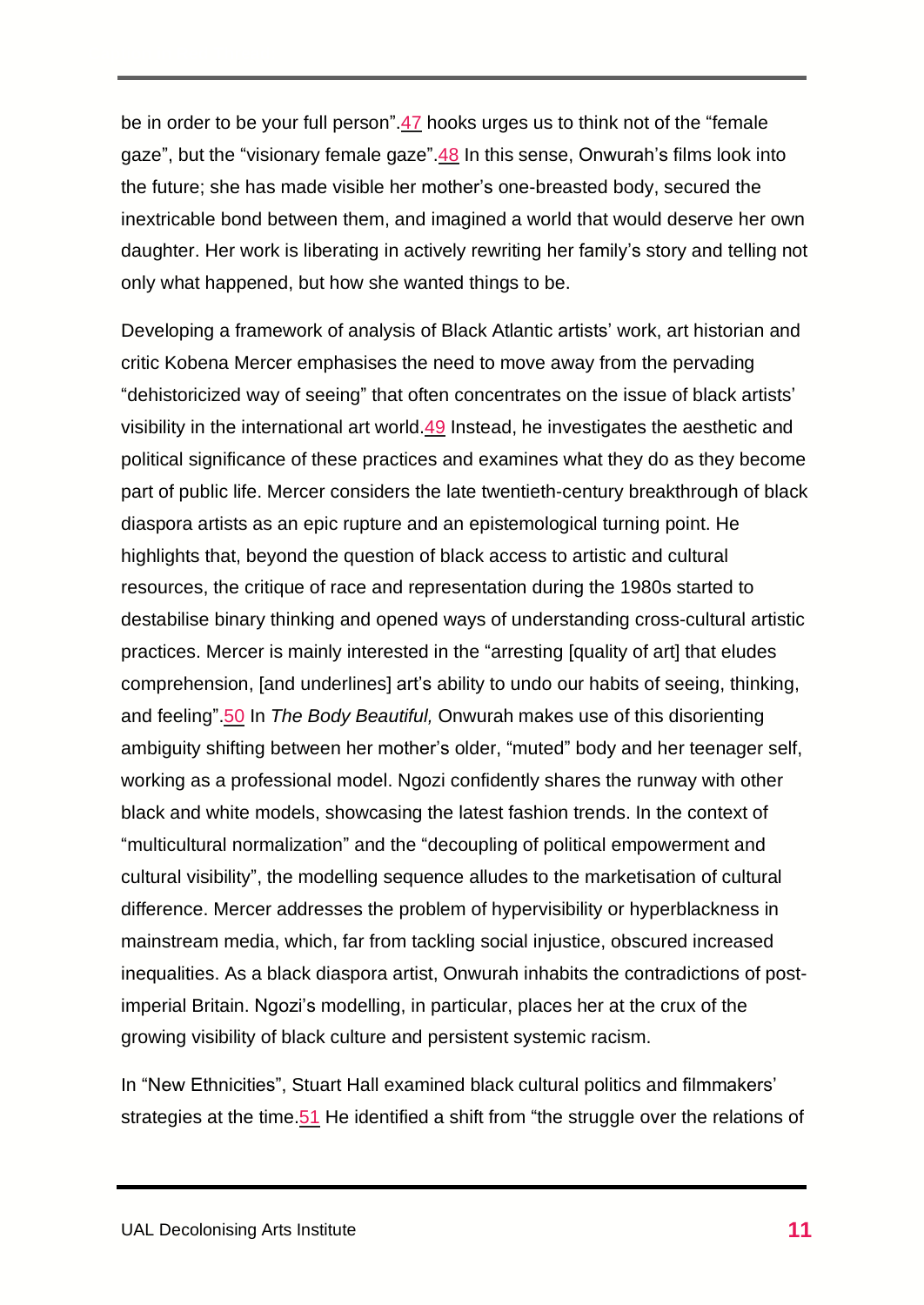representation to a politics of representation itself", a move prompted by the need to overcome binary oppositions and reversal critical strategies[.52](#page-19-11) In his conceptualisation, "relations of representation" refers to a critical positioning against the marginalisation and invisibility of the black experience within British culture. The challenge and resistance to the dominant regimes of representation concentrated on issues of fetishisation, objectification, and stereotypical portrayals. This approach was mainly concerned with "the question of *access* to the rights of representation" and the "contestation" of predominant black imagery[.53](#page-19-12)

The shift to a "politics of representation" arises from the recognition of "the immense diversity of the historical and cultural experience of black subjects" and the awareness that the central issue of race had to be addressed in relation and traversed by other dimensions such as class and gender[.54](#page-19-13) Hall underlines that this repositioning has to do with understanding "the black experience as a *diaspora* experience" and entails a "contestation over what it means to be 'British'''[.55](#page-19-14) In a similar vein, an intersectional approach stresses the need "to inhabit sites of resistance based not solely on similarities but also on divergences, contradictions, and complicities"[.56](#page-19-15) Carastathis problematises the notion of "identity", stressing the need to recognise our different positions in respect to systems of oppression. Hall observed that the subject is forced to assume certain positions knowing that these are representations formed as exclusions, based on a perceived lack from the perspective of the Other[.57](#page-19-16) In his view, it is crucial to consider whether individuals identify with them, "how they fashion, stylize, produce and 'perform' these positions", and whether they engage in a constant process of struggling, resisting, and negotiating the rules[.58](#page-19-17) Onwurah's films engage with this process. In the closing scene of *The Body Beautiful,* in which Madge and Ngozi lie together in bed, the artist reflects:

> A child is made in its parents' image, but to a world that sees only in black and white, I was made only in the image of my father. Yet she has moulded me, created the curves and contours of my life, coloured the innermost details of my being; she has fought for me, protected me, with every pain and crooked bone in her body. She lives inside me and cannot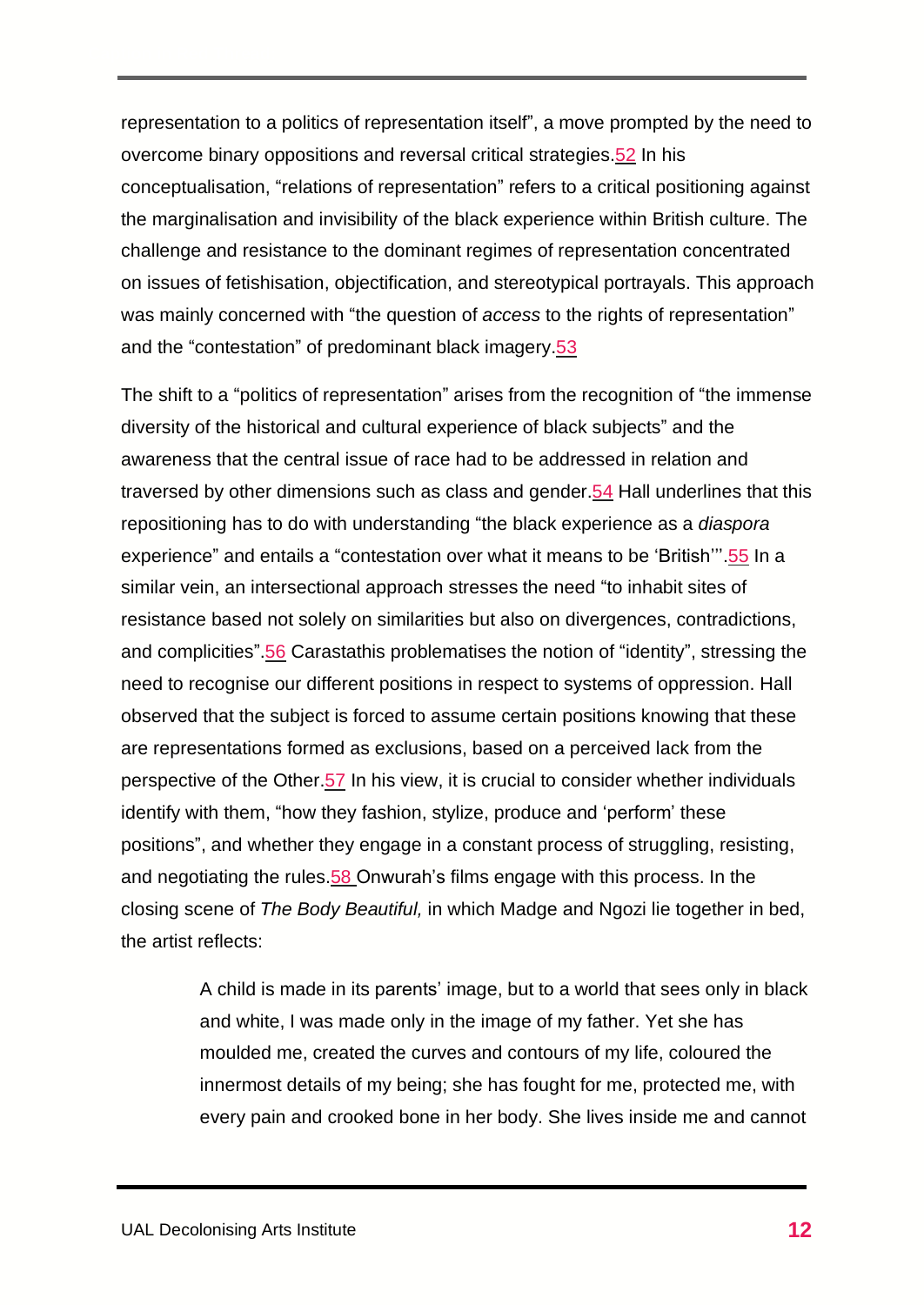be separated. I may not be reflected in her image, but my mother is mirrored in my soul. I am my mother's daughter for the rest of my life.

This concluding statement encapsulates the film's "imaginative rediscovery". As Hall notes, this kind of practice is concerned not only with recovering or "unearthing" suppressed experiences but with "re-telling" the past and actively producing identity[.59](#page-19-17)

Fifteen years ago, Hall considered that "we [were] still living in the post-1980s, living its turbulent afterlife, with all its heated controversy of an unsettled history in which everything is still urgently at stake"[.60](#page-20-0) His words still ring true today. In a recent study on ethnicity, race and inequality in the UK, the editors point to "three key silences in the national (hi)story": its entanglement in the broader global history of European slavery, colonisation and empire; the longer history of migration to Britain; and the "flattening" of the histories of black communities[.61](#page-20-1) As a Davis-Bonnick commented during our group conversation: "history makes it look like we popped out of nowhere one day". The post-millennium has seen the further hardening of Britain's borders under Theresa May's "hostile environment" and the ensuing Windrush scandal in 2018. Analysis of the Grenfell Tower atrocity situates the fire within the longer history of structural violence underpinned by colonialism, racism, and xenophobia in Britain[.62](#page-20-2) The literature highlights pervasive antisemitism and Islamophobia, the growing Europhobic and nativist sentiment stemming from Brexit, and the escalation of anti-immigrant and "asylophobic" violence all of which amount to the current "toxic atmosphere"[.63](#page-20-3) This year, health studies have pointed to the disproportionate impact of COVID-19 among racial minorities[.64](#page-20-4) A wave of Black Lives Matter protests was triggered by the police killing of George Floyd in the US raising awareness of the silenced record of police brutality and unaccountability in Britain as examined by filmmakers Ken Fero and Tariq Mehmood[.65](#page-20-5) Activists toppled a statue of the slave trader Edward Colston in Bristol which reignited the Oxford #Rhodesmustfall campaign and a wider call to decolonise universities including ongoing conversations at UAL about decolonising the arts curriculum, and the University's commitment to anti-racism, which must be held to account[.66](#page-20-6)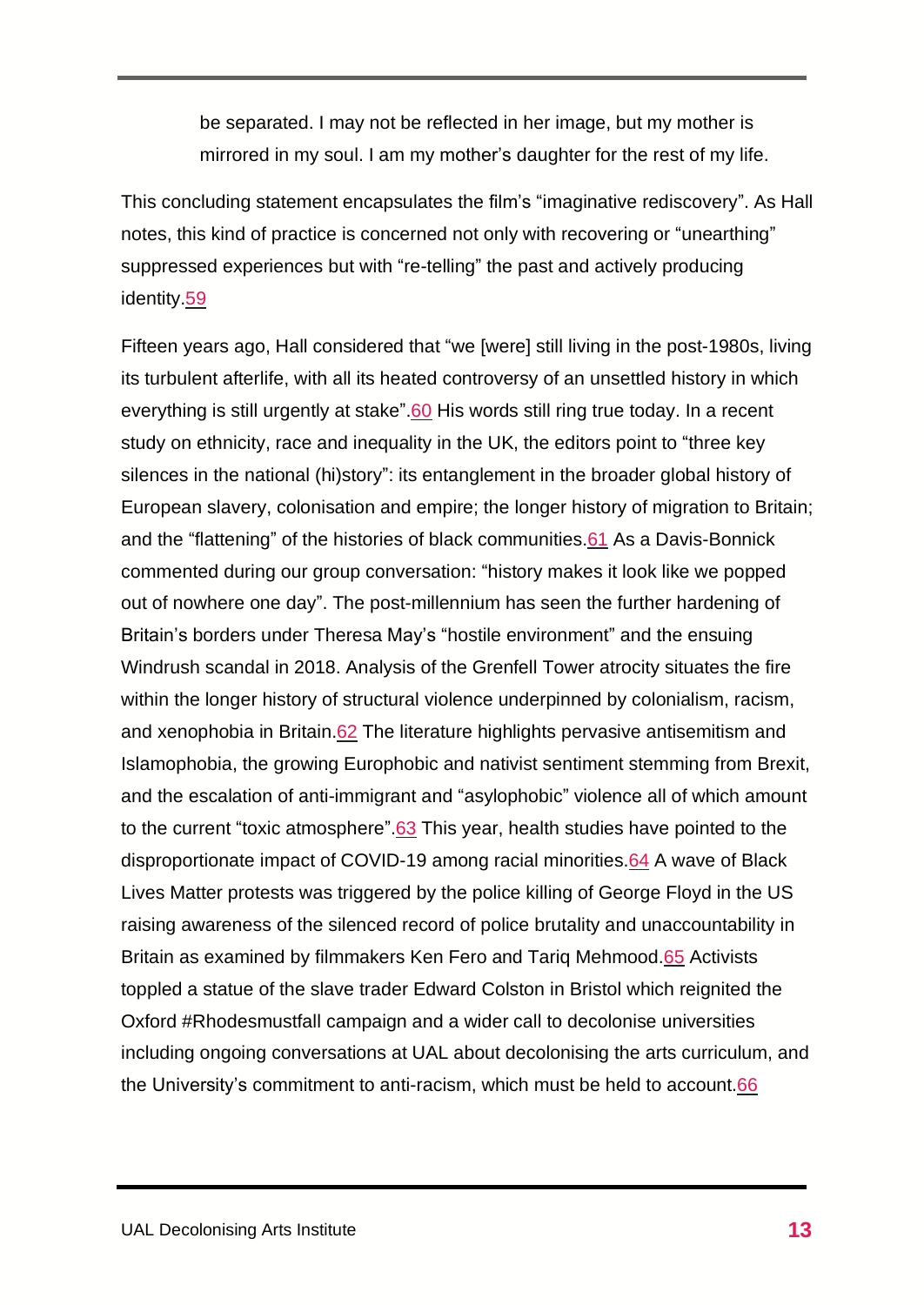At the moment of writing (December 2020), in the midst of the COVID-19 crisis, and on the brink of Brexit, it seems like we are inhabiting that Thatcherite future; the outcome of what Hall described as a "regressive" or "reactionary" modernisation, based on the spirit of making Britain great again[.67](#page-20-7) Onwurah's early films' reimagining of her relationship with her mother disorient the gaze and subvert the black and white divide between them. *The Body Beautiful* and *Coffee Coloured Children* re-tell her family's story and explore other ways of looking, thinking, and feeling about themselves and each other. As a provisional concept, intersectionality entails an "anticipatory promise": it points towards the possibility to transcend the dominant way of thinking and to bridge the gap between the present and the future, the status quo and transformative justice[.68](#page-20-8) Following Carastathis, intersectionality's disorienting character calls for a perceptual-cognitive shift from colonial categorial thinking. Finally, it prompts us to envision a liberatory "politics of coalition" and interconnection that points towards decolonial "elsewheres" so urgently needed across the colonial divides.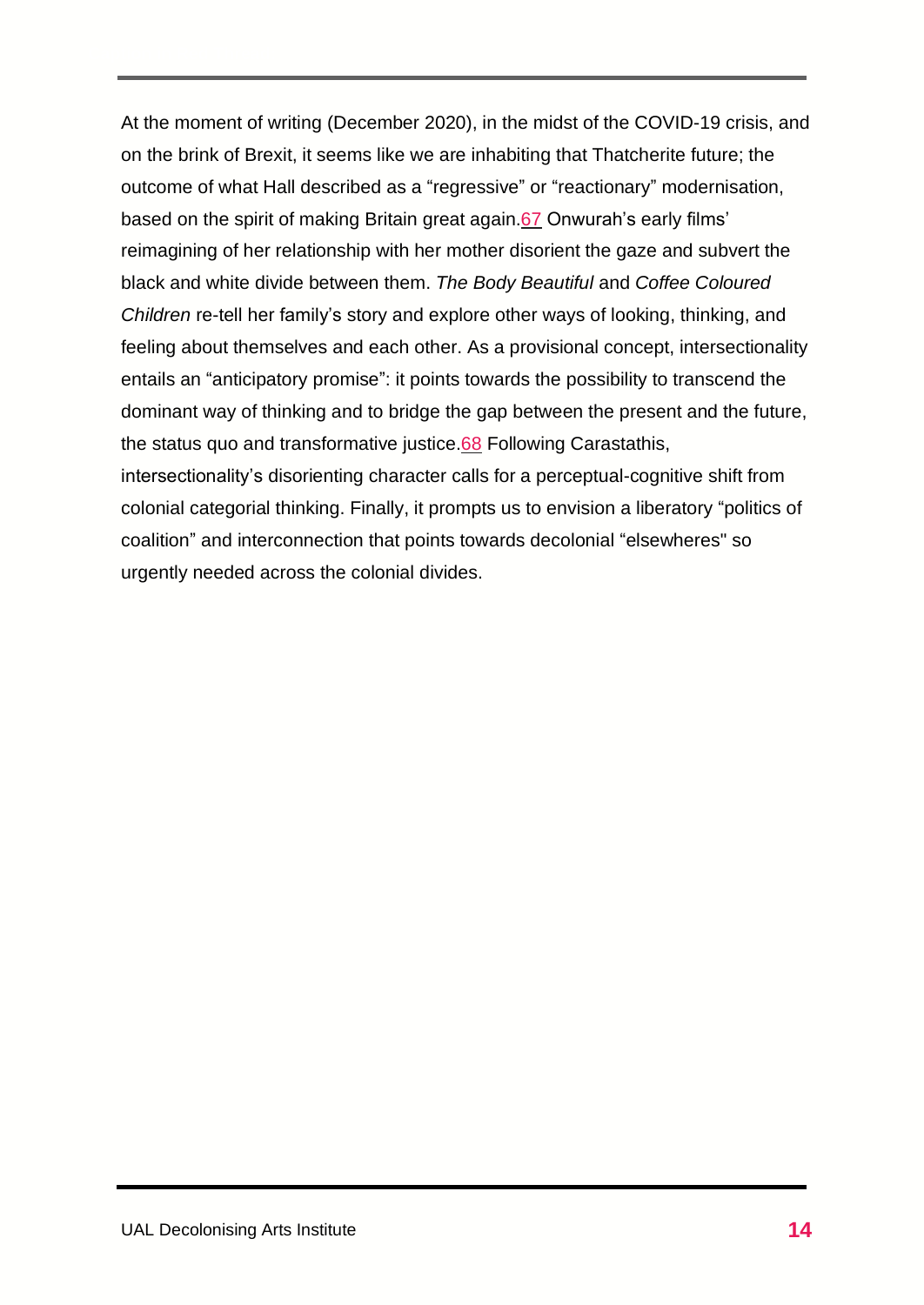#### **Endnotes**

<span id="page-16-0"></span>**1** D. A. Bailey, I. Baucom and S. Boyce, eds., "Introduction", *Shades of Black: Assembling Black Arts in 1980s Britain* (Durham and London: Duke Univ. Press, 2005), xi–xxv.

<span id="page-16-1"></span>**2** Rasheed Araeen, "The Success and Failure of Black Art", *Third Text*, 18(2), (2004): 135–152, doi:10.1080/0952882042000199669.

<span id="page-16-2"></span>**3** W. Mignolo and R. Vázquez, "Decolonial AestheSis: Colonial Wounds/Decolonial Healings", *Social Text*, (July 15, 2013),

https/[/socialtextjournal.org/periscope\\_article/decolonial-aesthesis-colonial](http://socialtextjournal.org/periscope_article/decolonial-aesthesis-colonial-woundsdecolonial-healings/)[woundsdecolonial-healings/.](http://socialtextjournal.org/periscope_article/decolonial-aesthesis-colonial-woundsdecolonial-healings/) Mignolo's and Vázquez's use of "modernity/coloniality" signposts the conflict between modernity's salvation narratives and the underlying exploitative logic of coloniality.

<span id="page-16-3"></span>**4** Rolando Vázquez, "Decolonial Aesthesis and the Museum", interview with Rosa Wevers, *Stedelijk Studies 8*, (2019), [https://stedelijkstudies.com/journal/decolonial](https://stedelijkstudies.com/journal/decolonial-aesthesis-and-the-museum/)[aesthesis-and-the-museum/.](https://stedelijkstudies.com/journal/decolonial-aesthesis-and-the-museum/)

<span id="page-16-4"></span>**5** Celeste-Marie Bernier, *Stick to the Skin: African American and Black British Art, 1965–2015* (Oakland: Univ. of California Press, 2019).

<span id="page-16-5"></span>**6** Jennifer Nelson, "Decolonizing Art History", interview with C. Grant and D. Price, *Art History,* 43(1), (2020): 42–44, doi:10.1111/1467-8365.12490.

<span id="page-16-6"></span>**7** Kamini Vellodi, "Decolonizing Art History", interview with C. Grant and D. Price, *Art History,* 43(1), (2020): 62, doi:10.1111/1467-8365.12490.

<span id="page-16-7"></span>**8** Minna Salami, *Sensuous Knowledge: A Black Feminist Approach for Everyone* (London: Zed Books, 2020), 18.

<span id="page-16-8"></span>**9** Salami, *Sensuous Knowledge*, 15.

<span id="page-16-9"></span>**10** bell hooks, *Teaching to Transgress: Education as the Practice of Freedom* (New York and London: Routledge, 1994), 44.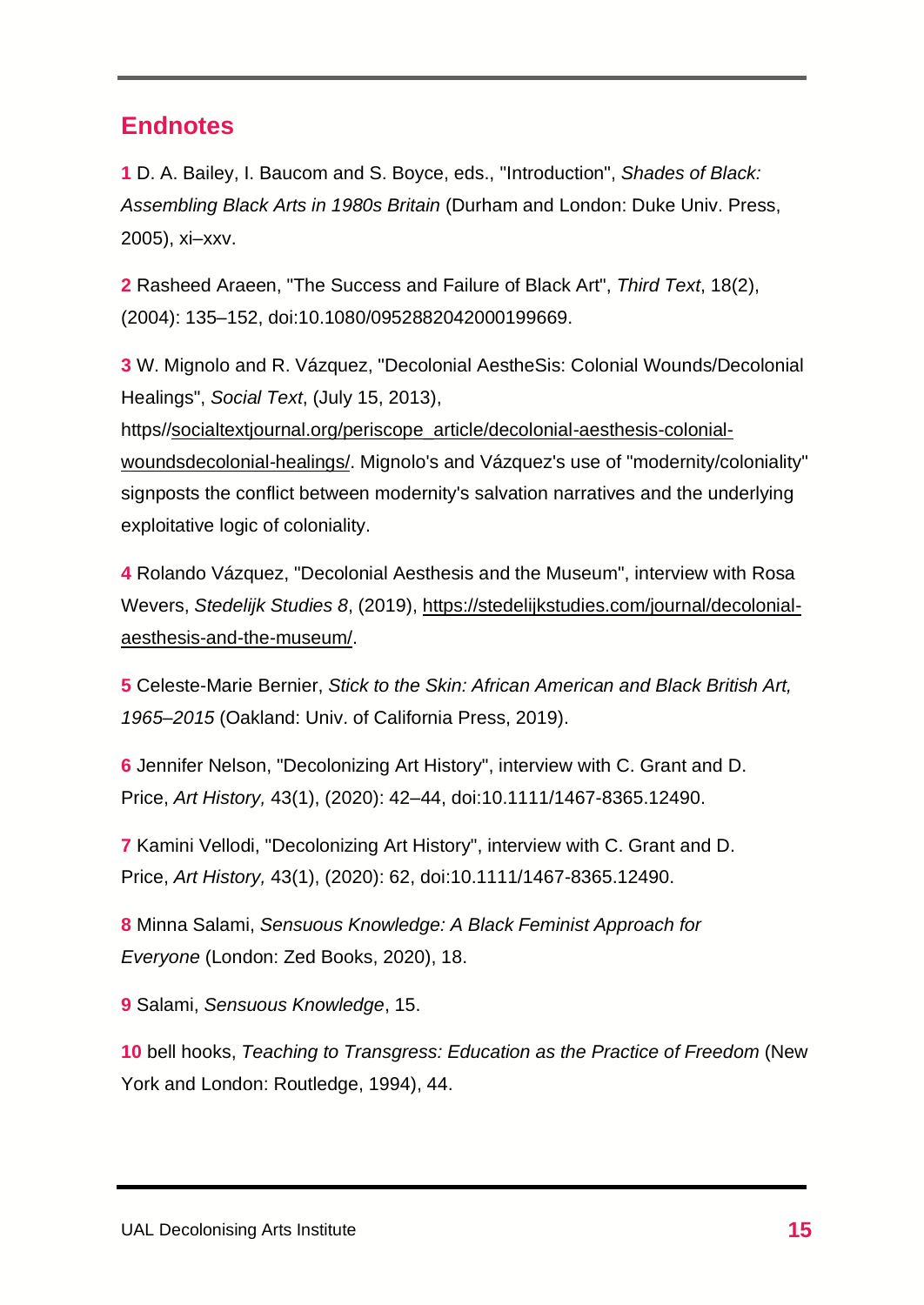<span id="page-17-0"></span>**11** C. E. Walsh, "The Decolonial *For:* Resurgences, Shifts, and Movements", in W. D. Mignolo, and C. E. Walsh *On Decoloniality: Concepts, Analytics, Praxis* (Durham and London: Duke Univ. Press, 2018), 19.

<span id="page-17-1"></span>**12** bell hooks and Stuart Hall, *Uncut Funk: A Contemplative Dialogue* (New York and London: Routledge, 2018).

<span id="page-17-2"></span>**13** M. Jay and S. Ramaswamy, eds., *Empires of Vision: a reader* (Durham and London: Duke Univ. Press, 2014).

<span id="page-17-3"></span>**14** Bernier, *Stick to the Skin*, 23.

<span id="page-17-4"></span>**15** Stuart Hall, "Assembling the 1980s: The Deluge—and After", in D. A. Bailey, I. Baucom and S. Boyce, eds., *Shades of Black: Assembling Black Arts in 1980s Britain* (Durham and London: Duke Univ. Press, 2005), 19.

<span id="page-17-5"></span>**16** Bernier, *Stick to the Skin.*

<span id="page-17-6"></span>**17** A. Carastathis, *Intersectionality: Origins, Contestations, Horizons* (Lincoln and London: Univ. of Nebraska Press, 2016), 536–537.

<span id="page-17-7"></span>**18** Carastathis, *Intersectionality*, 300.

<span id="page-17-8"></span>**19** Carastathis, "Beyond the 'Logic of Purity': 'Post-Post-Intersectional' Glimpses in Decolonial Feminism", in P. J. DiPietro, J. McWeeny and S. Roshanravan, eds., *Speaking Face to Face: The Visionary Philosophy of María Lugones* (Albany: State University of New York, 2019), 223–267.

<span id="page-17-9"></span>**20** Carastathis, "Beyond the 'Logic of Purity': 'Post-Post-Intersectional' Glimpses in Decolonial Feminism", in *Speaking Face to Face*, 256–257.

<span id="page-17-10"></span>**21** Carastathis, *Intersectionality*, 255.

<span id="page-17-11"></span>**22** Ngozi Onwurah, *The Body Beautiful*, 1990 [available BFI Player], citing Nancy Robinson and Ian Swash, *Mastectomy: Patient's Guide to Coping with Breast Surgery* (London: Thorsons Publishers, 1977).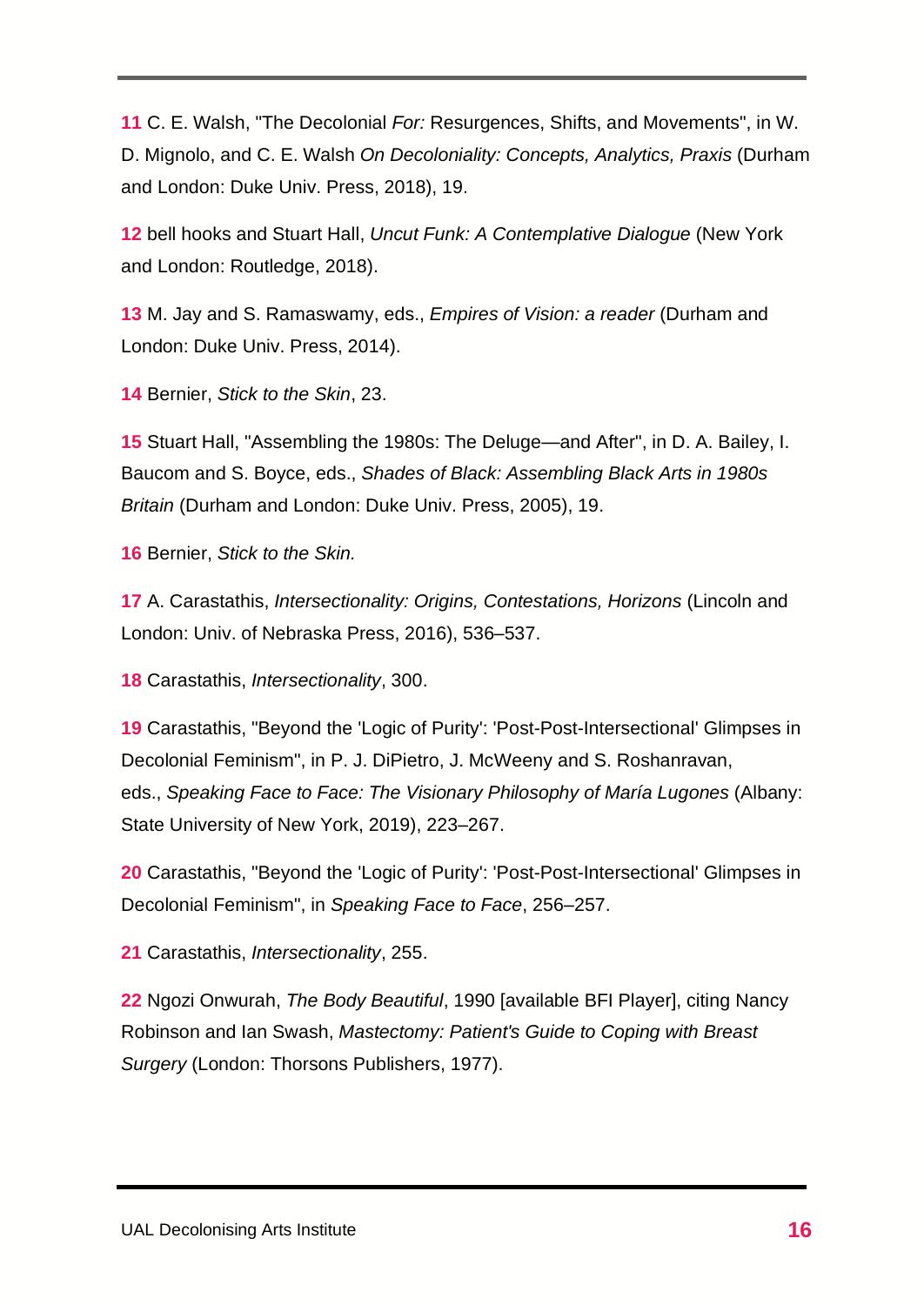<span id="page-18-0"></span> Audre Lorde, *The Cancer Journals* (San Francisco: Aunt Lute Books, 1980/Special Edition 1997), 8.

<span id="page-18-1"></span>Onwurah, *The Body Beautiful*, citing Robinson and Swash, *Mastectomy*.

<span id="page-18-2"></span>Lorde, *The Cancer Journals*, 94.

<span id="page-18-3"></span>Lorde, *The Cancer Journals*, 95.

<span id="page-18-4"></span>Lorde, *The Cancer Journals*, 100.

<span id="page-18-5"></span> bell hooks, *Black Looks: Race and Representation* (New York and London: Routledge, 2015), 4.

 Ngozi Onwurah, in conversation with Claudette Davis-Bonnick and Ana S. González Rueda (November 2, 2020).

<span id="page-18-6"></span>Lorde, *The Cancer Journals*, 107.

<span id="page-18-7"></span>hooks, *Black Looks*, 126.

<span id="page-18-8"></span>hooks, *Black Looks*, 115.

<span id="page-18-9"></span>hooks, *Black Looks*, 4.

<span id="page-18-10"></span>Onwurah, in conversation with Davis-Bonnick and González Rueda.

<span id="page-18-11"></span> Akala, *Natives: Race and Class in the Ruins of Empire* (London: Two Roads, 2018), 7.

<span id="page-18-12"></span> David Olusoga, *Black and British: A Forgotten History* (London: Pan Books, 2017, originally published 2016), 12.

<span id="page-18-13"></span> Maya Goodfellow, *Hostile Environment: How Immigrants Became Scapegoats* (London and New York: Verso, 2019).

<span id="page-18-14"></span>Goodfellow, *Hostile Environment*, 176.

Onwurah, in conversation with Davis-Bonnick and González Rueda.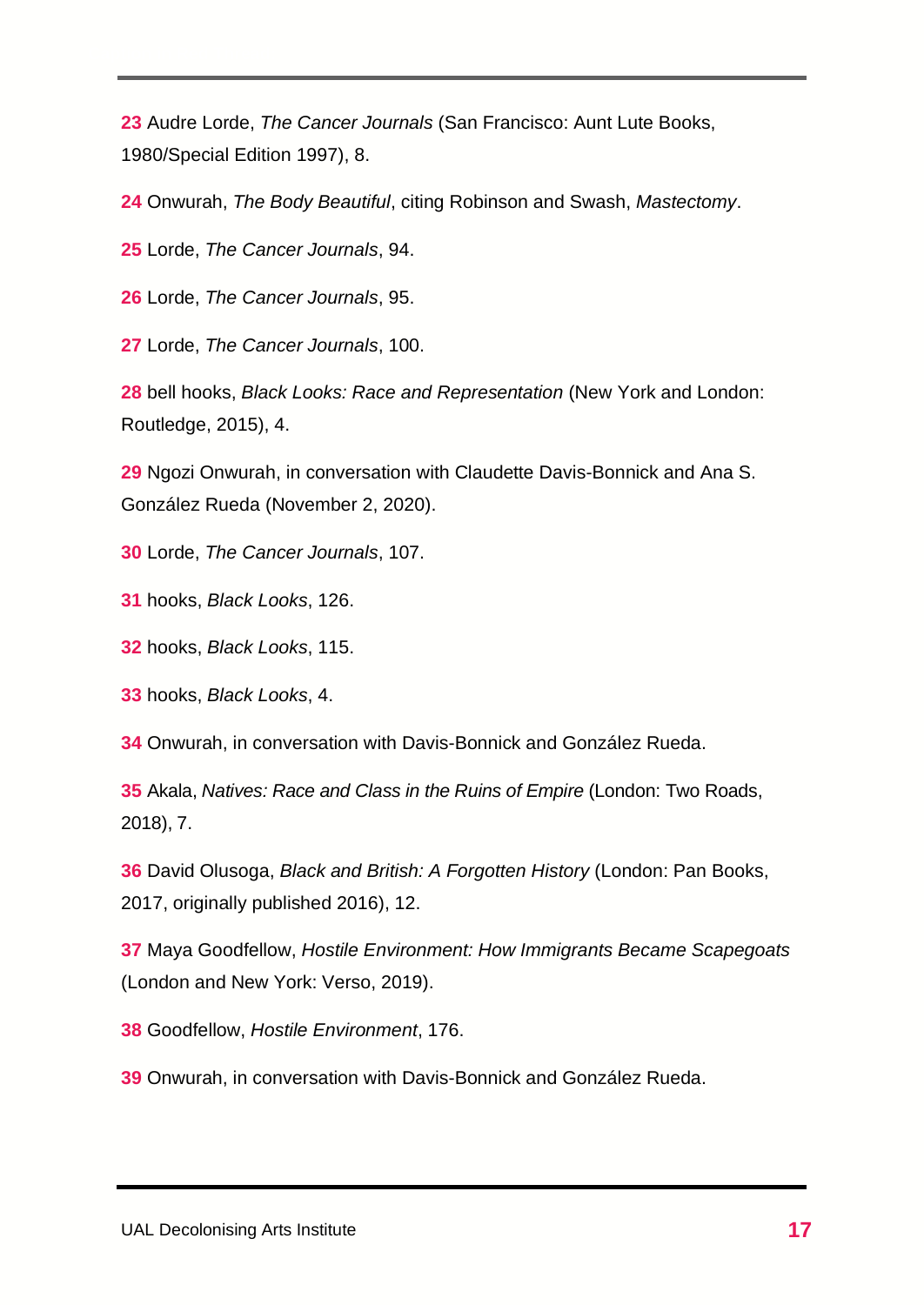<span id="page-19-0"></span> Maxime Cervulle, "Looking into the light: Whiteness, racism and regimes of representation", in R. Dyer, *White* (London: Routledge, 2017), xiii–xxxii.

<span id="page-19-1"></span>Cervulle, "Looking into the light", in Dyer, *White*, xviii.

<span id="page-19-2"></span>Carastathis, *Intersectionality*.

<span id="page-19-3"></span>Onwurah, in conversation with Davis-Bonnick and González Rueda.

<span id="page-19-4"></span>Carastathis, *Intersectionality*, 435.

<span id="page-19-5"></span> The New School, *bell hooks + Jill Soloway—Ending Domination: The Personal is Political*, (September 7, 2016), [https://youtu.be/Fw6Fd87PhjU.](https://youtu.be/Fw6Fd87PhjU)

<span id="page-19-6"></span>Onwurah, in conversation with Davis-Bonnick and González Rueda.

<span id="page-19-7"></span>Onwurah, in conversation with Davis-Bonnick and González Rueda.

<span id="page-19-8"></span>The New School, *bell hooks + Jill Soloway*.

 Kobena Mercer, *Travel and See: Black Diaspora Art Practices since the 1980s* (Durham and London: Duke Univ. Press, 2016), 2.

<span id="page-19-9"></span>Mercer, *Travel and* See, 9.

<span id="page-19-10"></span> Stuart Hall, "New ethnicities" (1989), in D. Morley and K. H. Chen, eds., *Critical dialogues in cultural studies*, 2nd ed. (London: Routledge, 2005).

<span id="page-19-11"></span>Hall, "New ethnicities", in Morley and Chen, *Critical dialogues*, 444.

<span id="page-19-12"></span>Hall, "New ethnicities", in Morley and Chen, *Critical dialogues*, 443.

<span id="page-19-13"></span>Hall, "New ethnicities", in Morley and Chen, *Critical dialogues*, 444.

<span id="page-19-14"></span>Hall, "New ethnicities", in Morley and Chen, *Critical dialogues*, 448–449.

<span id="page-19-15"></span>Carastathis, *Intersectionality*, 496.

<span id="page-19-16"></span> Stuart Hall, "Introduction: Who Needs 'Identity'?", in S. Hall and P. du Gay, eds., *Questions of Cultural Identity* (London: Sage, 2015, originally published 1996).

<span id="page-19-17"></span>Hall, "Introduction", in Hall and du Gay, eds., *Questions*, 14.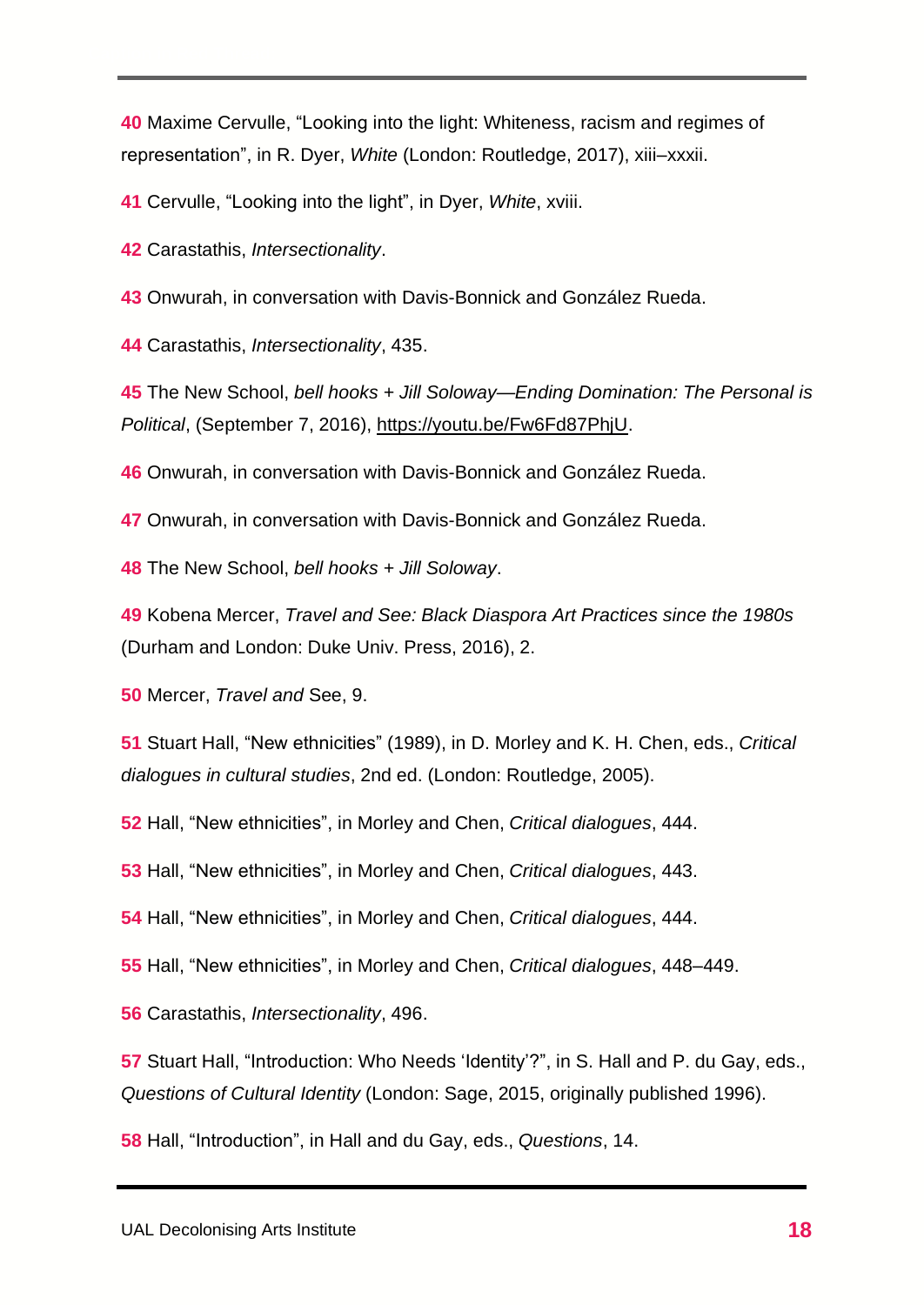**59** Stuart Hall, "Cultural Identity and Diaspora", in J. Rutherford, ed., *Identity: Community, Culture, Difference* (London: Lawrence & Wishart, 1990, originally published 1989), 224.

<span id="page-20-0"></span>**60** Hall, "Assembling the 1980s", in Bailey, Baucom and Boyce, eds., *Shades of Black*, 3.

<span id="page-20-1"></span>**61** C. Alexander and B. Byrne, "Introduction", in B. Byrne, C. Alexander, O. Khan, J. Nazroo and W. Shankley, eds., *Ethnicity, Race Inequality in the UK: State of the Nation* (Bristol: Policy Press, 2020,) 2.

<span id="page-20-2"></span>**62** D. Bulley, J. Edkins and N. El-Enany, eds., *After Grenfell: Violence, Resistance and Response* (London: Pluto Press, 2019).

<span id="page-20-3"></span>**63** Alexander and Byrne, "Introduction", in Byrne, Alexander, Khan, Nazroo and Shankley, eds., *Ethnicity, Race Inequality*, 9.

<span id="page-20-4"></span>**64** D. Sridhar, *World vs Virus: How the World can Navigate the Covid-19 Coronavirus* [Podcast] (2020), [https://soundcloud.com/world-economic-forum/race](https://soundcloud.com/world-economic-forum/race-racism-and-covid-19-with)[racism-and-covid-19-with.](https://soundcloud.com/world-economic-forum/race-racism-and-covid-19-with)

<span id="page-20-5"></span>**65** Ken Fero and Tariq Mehmood, *Injustice* (UK: Migrant Media, 2001) [available at Vimeo], and Ken Fero, *Ultraviolence* (UK: Migrant Media, 2020).

<span id="page-20-6"></span>**66** University of the Arts London, *Black Lives Matter*, (2020), [https://www.arts.ac.uk/about-ual/press-office/stories/black-lives-matter.](https://www.arts.ac.uk/about-ual/press-office/stories/black-lives-matter)

<span id="page-20-7"></span>**67** Stuart Hall, "Gramsci and Us", *Verso blog,* (10 February 2017, originally published 1987), [https://www.versobooks.com/blogs/2448-stuart-hall-gramsci-and](https://www.versobooks.com/blogs/2448-stuart-hall-gramsci-and-us)[us.](https://www.versobooks.com/blogs/2448-stuart-hall-gramsci-and-us)

<span id="page-20-8"></span>**68** Carastathis, *Intersectionality*.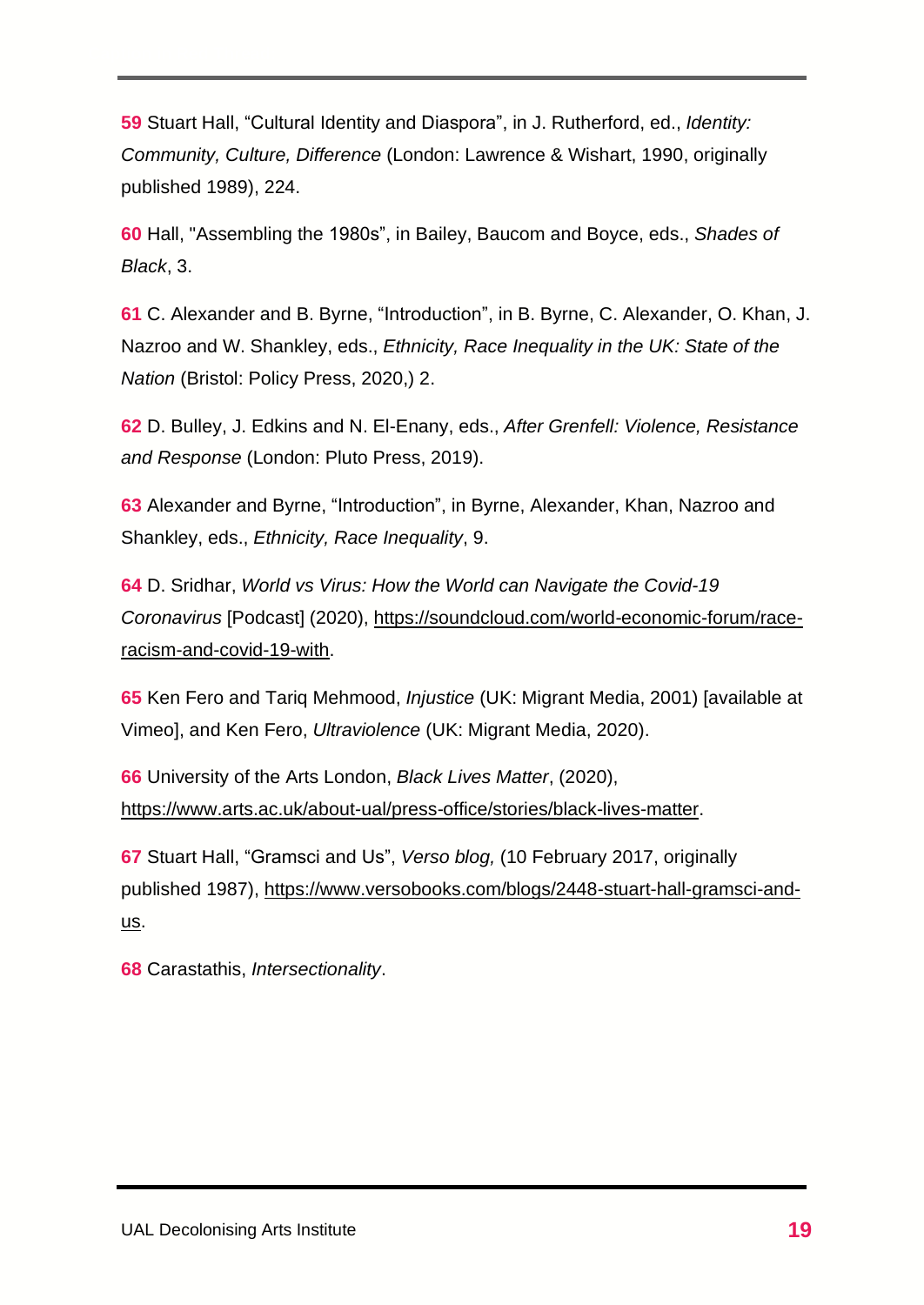## **Bibliography**

Alexander, C., and B Byrne. "Introduction". In Byrne, B., C. Alexander, O. Khan, J. Nazroo, and W. Shankley, eds. *Ethnicity, Race Inequality in the UK: State of the Nation*, 1–13. Bristol: Policy Press, 2020.

Akala. *Natives: Race and Class in the Ruins of Empire.* London: Two Roads, 2018.

Araeen, R. "The Success and Failure of Black Art". *Third Text,* 18(2), 2004, 135– 152. doi:10.1080/0952882042000199669

Bailey, D. A., I. Baucom, and S. Boyce, eds. "Introduction". *Shades of Black: Assembling Black Arts in 1980s Britain*, xi–xxv. Durham and London: Duke University Press, 2005.

Bernier, C. M. *Stick to the Skin: African American and Black British Art, 1965–2015.* Oakland: University of California Press, 2019.

Bulley, D., J. Edkins, and N. El-Enany, eds. *After Grenfell: Violence, Resistance and Response.* London: Pluto Press, 2019.

Carastathis, A. "Beyond the 'Logic of Purity': 'Post-Post-Intersectional' Glimpses in Decolonial Feminism". In DiPietro, P. J., J. McWeeny, and S. Roshanravan, eds. *Speaking Face to Face: The Visionary Philosophy of María Lugones*, 223–267. Albany: State University of New York, 2019.

Carastathis, A. *Intersectionality: Origins, Contestations, Horizons.* Lincoln and London: University of Nebraska Press, 2016.

Cervulle, M. "Looking into the light: Whiteness, racism and regimes of representation". In Dyer, R. *White*, xiii–xxxii. London: Routledge, 2017.

Fero, Ken. *Ultraviolence*. UK: Migrant Media, 2020.

Fero, Ken and Tariq Mehmood. *Injustice*. UK: Migrant Media, 2001. [Available at Vimeo.]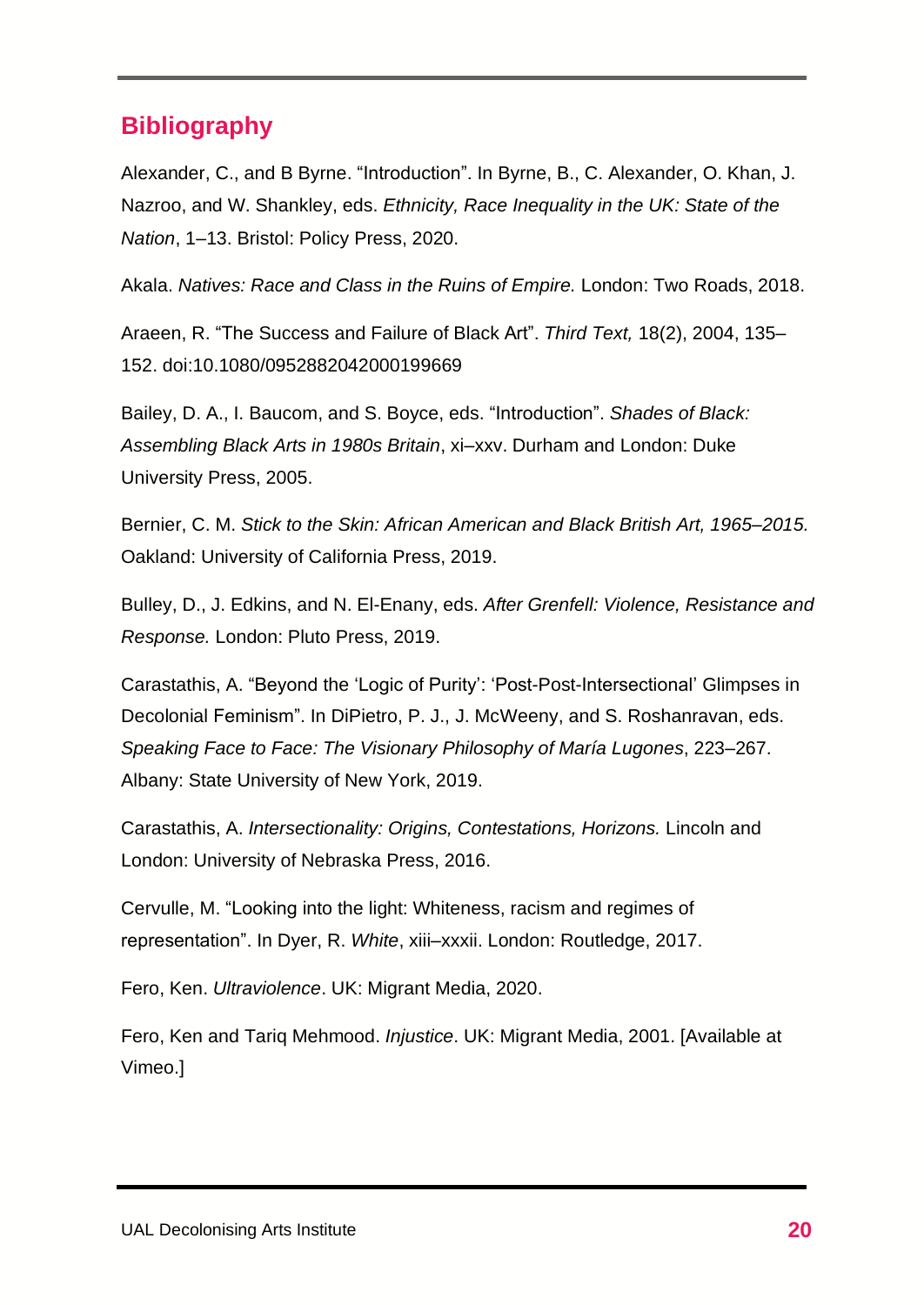Goodfellow, M. *Hostile Environment: How Immigrants Became Scapegoats.* London and New York: Verso, 2019.

Hall, S. "Assembling the 1980s: The Deluge—and After". In Bailey, D. A., I. Baucom, and S. Boyce, eds. *Shades of Black: Assembling Black Arts in 1980s Britain,* 1–20. Durham and London: Duke University Press, 2005.

———. "Introduction: Who Needs 'Identity'?" (1996). In Hall, S. and P. du Gay, eds. *Questions of Cultural Identity,* 1–17. London: Sage, 2015. Reprint 1996.

———. "New ethnicities" (1989). In Morley, D. and K. H. Chen, eds. *Critical dialogues in cultural studies*, 442–451*.* 2nd ed. London: Routledge, 2005.

———. "Cultural Identity and Diaspora" (1989). In Rutherford, J. ed. *Identity: Community, Culture, Difference*, 222–237. London: Lawrence & Wishart, 1990.

———. "Gramsci and Us" (1987). *Verso blog,* February 10, 2017. https://www.versobooks.com/blogs/2448-stuart-hall-gramsci-and-us.

hooks, b. and S. Hall. *Uncut Funk: A Contemplative Dialogue.* New York and London: Routledge, 2018.

hooks, b. Black Looks: Race and Representation. New York and London: Routledge, 2015.

———. *Teaching to Transgress: Education as the Practice of Freedom.* New York and London: Routledge, 1994.

Jay, M. and S. Ramaswamy, eds. *Empires of Vision: a reader.* Durham and London: Duke University Press, 2014.

Lorde, A. The Cancer Journals (1980). Special Edition. San Francisco: Aunt Lute Books, 1997.

Mercer, K. *Travel and See: Black Diaspora Art Practices since the 1980s.* Durham and London: Duke University Press, 2016.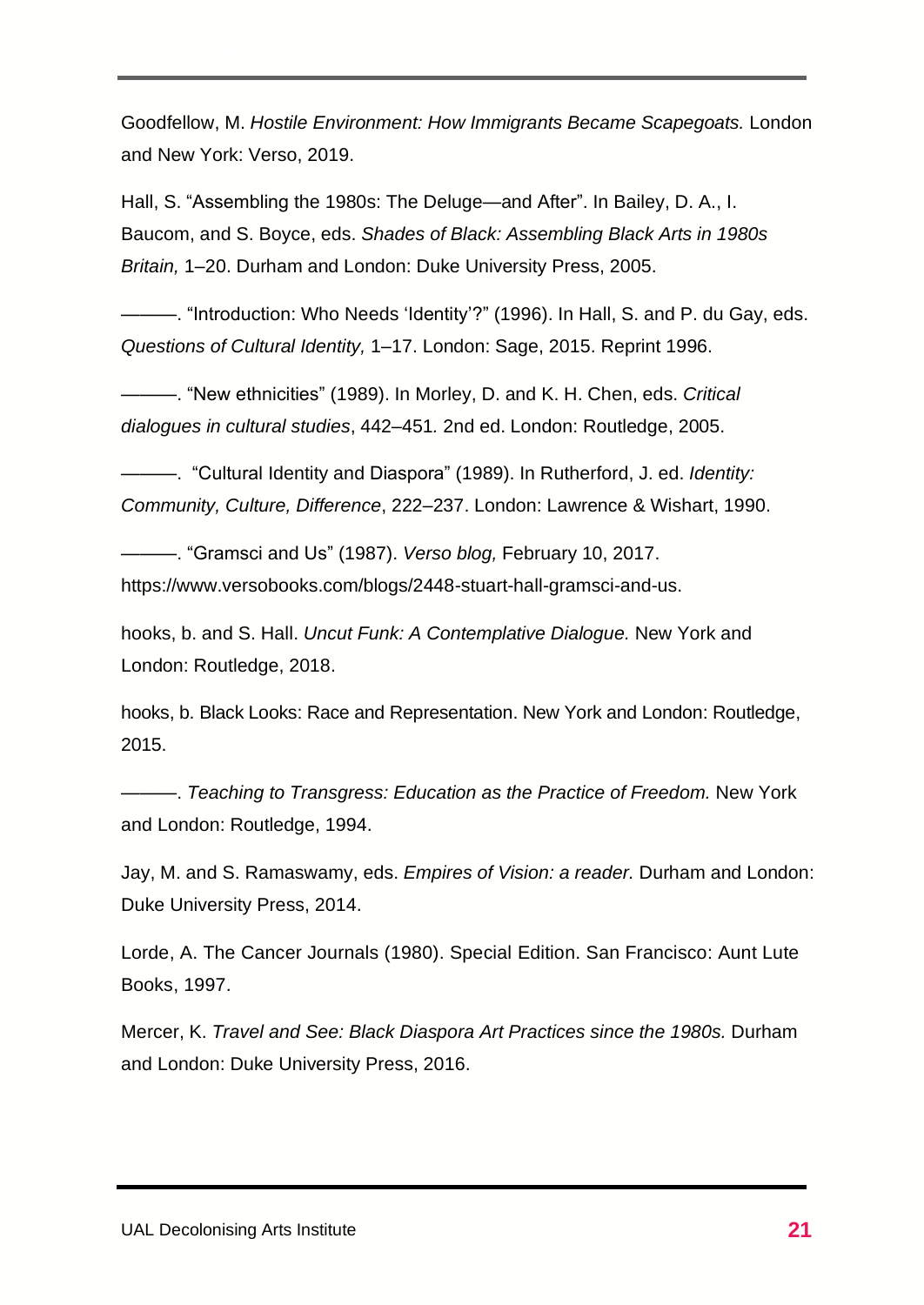Mignolo, W. and R. Vázquez. "Decolonial AestheSis: Colonial Wounds/Decolonial Healings". *Social Text,* July 15, 2013.

[https://socialtextjournal.org/periscope\\_article/decolonial-aesthesis-colonial](https://socialtextjournal.org/periscope_article/decolonial-aesthesis-colonial-woundsdecolonial-healings/)[woundsdecolonial-healings/.](https://socialtextjournal.org/periscope_article/decolonial-aesthesis-colonial-woundsdecolonial-healings/)

Nelson, J. "Decolonizing Art History". Interview with Jennifer Nelson. Interviewed by C. Grant and D. Price for *Art History,* 43(1), 42–44, 2020. doi:10.1111/1467- 8365.12490.

The New School. *bell hooks + Jill Soloway—Ending Domination: The Personal is Political.* September 7, 2016. [https://youtu.be/Fw6Fd87PhjU.](https://youtu.be/Fw6Fd87PhjU)

Olusoga, D. *Black and British: A Forgotten History.* London: Pan Books, 2017. 1st ed. 2016.

Onwurah, N. *The Body* Beautiful, 1990. [Available at BFI Player.]

Onwurah, N. *Coffee Coloured Children*. 1988. [Available at BFI Player.]

Onwurah, N. Conversation with Claudette Davis-Bonnick and Ana S. González Rueda, November 2, 2020.

Salami, M. *Sensuous Knowledge: A Black Feminist Approach for Everyone.* London: Zed Books, 2020.

Sridhar, D. *World vs Virus: How the World can Navigate the Covid-19 Coronavirus* [Podcast], 2020. [https://soundcloud.com/world-economic-forum/race-racism-and](https://soundcloud.com/world-economic-forum/race-racism-and-covid-19-with)[covid-19-with.](https://soundcloud.com/world-economic-forum/race-racism-and-covid-19-with)

University of the Arts London. *Black Lives Matter*. 2020. [https://www.arts.ac.uk/about-ual/press-office/stories/black-lives-matter.](https://www.arts.ac.uk/about-ual/press-office/stories/black-lives-matter)

Vázquez, R. "Decolonial Aesthesis and the Museum". Interview with Rolando Vázquez Melken. Interviewed by Rosa Wevers for *Stedelijk Studies* 8, 2019. [https://stedelijkstudies.com/journal/decolonial-aesthesis-and-the-museum/.](https://stedelijkstudies.com/journal/decolonial-aesthesis-and-the-museum/)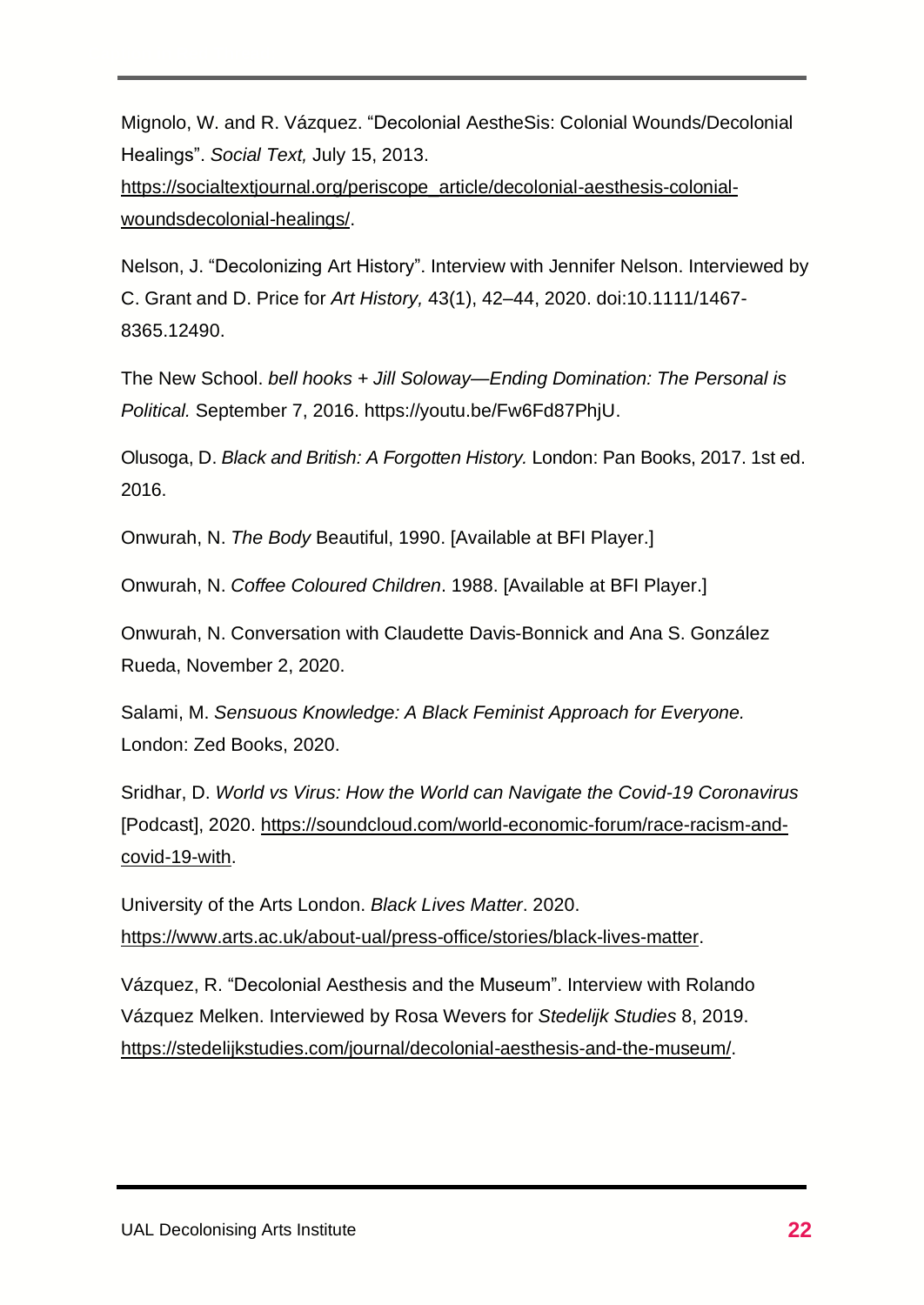Vellodi, K. "Decolonizing Art History". Interview with Kamini Vellodi. Interviewed by C. Grant and D. Price for *Art History,* 43(1), 60–63, 2020. doi:10.1111/1467- 8365.12490.

Walsh, C .E. "The Decolonial *For:* Resurgences, Shifts, and Movements". In Mignolo, W. D. and C. E. Walsh. *On Decoloniality: Concepts, Analytics, Praxis*, 15– 32. Durham: Duke University Press, 2018.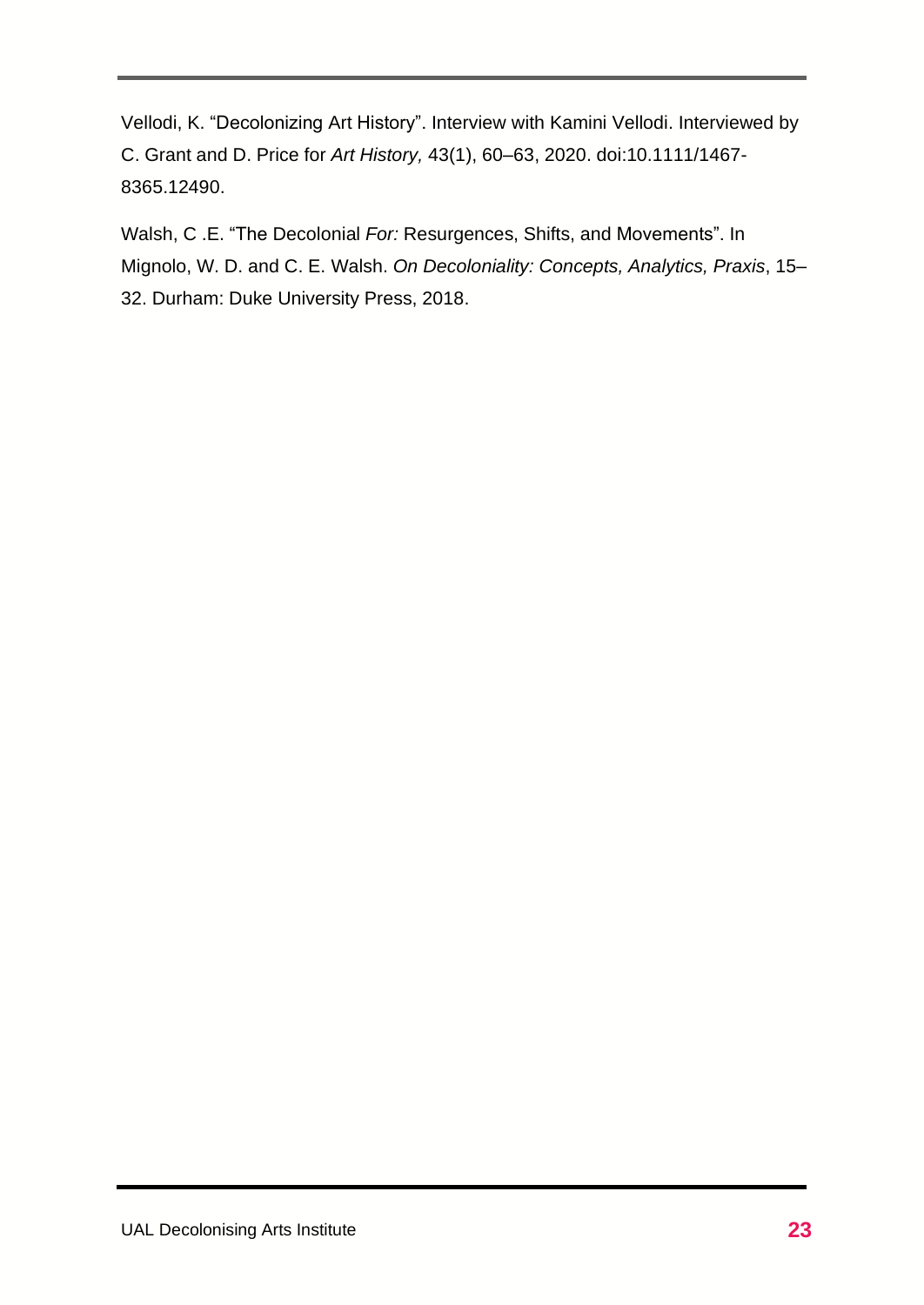# **Biography**

Ana González Rueda completed her PhD at the University of St Andrews in 2019 with a thesis entitled "Inherent Pedagogies: Critical Approaches to Exhibition Making in the 2000s". In 2018-2019, Ana was awarded a Deviant Practice research grant at the Van Abbemuseum to develop a project which introduced feminist materialist pedagogies to the dynamics of the museum's contemporary art collection display. Ana has taught at the School of Philosophy and Art History at the University of Essex and is currently working as research assistant for the School of Art History, University of St Andrews.